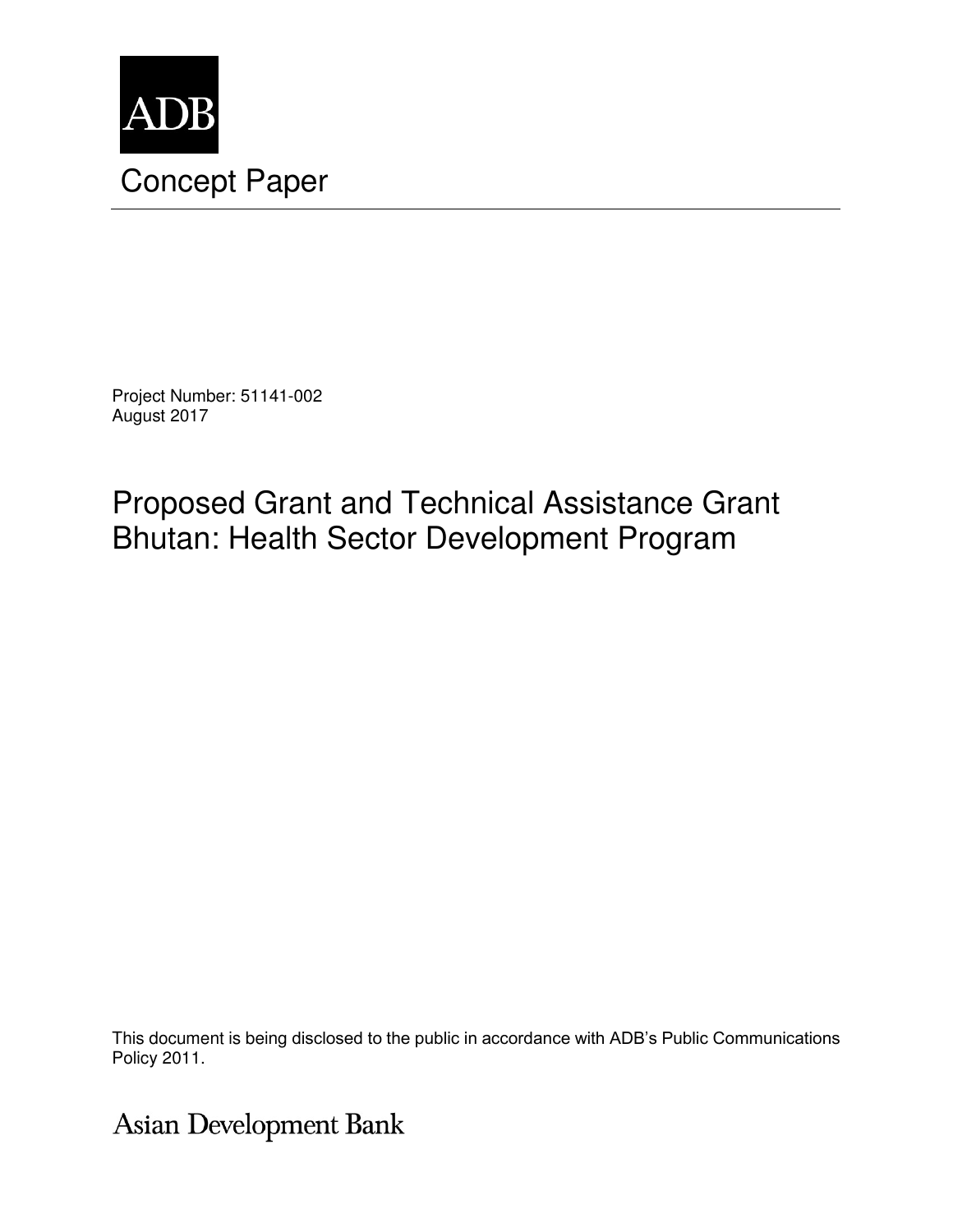#### **CURRENCY EQUIVALENTS**

(as of 1 August 2017)

| Currency unit | $\overline{\phantom{0}}$ | ngultrum (Nu) |
|---------------|--------------------------|---------------|
| Nu1.00        | $=$                      | \$0.0156      |
| \$1.00        | $=$                      | Nu64.197      |

#### **ABBREVIATIONS**

| ADB         | Asian Development Bank          |
|-------------|---------------------------------|
| <b>BHTF</b> | <b>Bhutan Health Trust Fund</b> |
| <b>GDP</b>  | gross domestic product          |
| <b>MOH</b>  | Ministry of Health              |
| <b>SDP</b>  | sector development program      |
| TA          | technical assistance            |

#### **NOTE**

In this report, "\$" refers to United States dollars.

| <b>Vice-President</b><br><b>Director General</b><br><b>Director</b> | W. Zhang, Operations 1<br>H. Kim, South Asia Department (SARD)<br>S. Ra, Human and Social Development Division, SARD                                                                                                                                                                                                  |
|---------------------------------------------------------------------|-----------------------------------------------------------------------------------------------------------------------------------------------------------------------------------------------------------------------------------------------------------------------------------------------------------------------|
| <b>Team leader</b><br><b>Team members</b>                           | H. Win, Senior Health Specialist, SARD<br>E. Banzon, Principal Health Specialist, Sustainable Development<br>and Climate Change Department (SDCC)<br>B. Chin, Social Sector Specialist, SARD<br>T. Norbu, Senior Country Coordination Officer, Bhutan Resident<br>Mission, SARD<br>M. Ong, Operations Assistant, SARD |
| Peer reviewer                                                       | A. Syed, Senior Counsel, Office of the General Counsel<br>S. Roth, Senior Social Development Specialist (Social Protection),<br><b>SDCC</b>                                                                                                                                                                           |

In preparing any country program or strategy, financing any project, or by making any designation of or reference to a particular territory or geographic area in this document, the Asian Development Bank does not intend to make any judgments as to the legal or other status of any territory or area.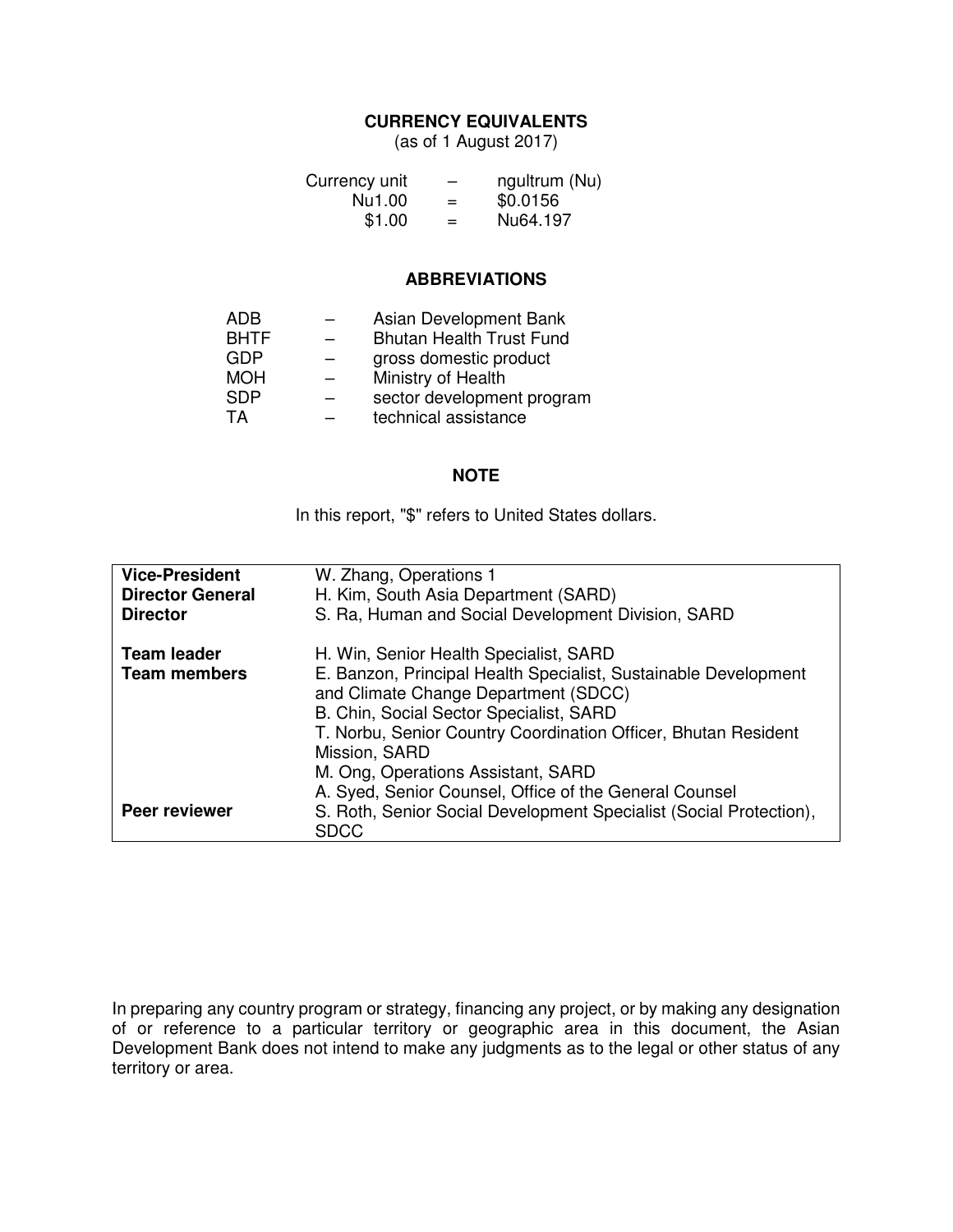### **CONTENTS**

# PROGRAM AT A GLANCE

| Τ.  | THE PROGRAM                                                                                                                                          |                                                |
|-----|------------------------------------------------------------------------------------------------------------------------------------------------------|------------------------------------------------|
|     | Rationale<br>А.<br>В.<br>Impact, Outcome, and Outputs<br>C.<br><b>Investment and Financing Plans</b><br>D.<br>Indicative Implementation Arrangements | 2<br>3<br>3                                    |
| Ш.  | <b>TECHNICAL ASSISTANCE</b>                                                                                                                          | 3                                              |
| Ш.  | DUE DILIGENCE REQUIRED                                                                                                                               | 4                                              |
| IV. | PROCESSING PLAN                                                                                                                                      | 4                                              |
|     | <b>Risk Categorization</b><br>А.<br><b>B.</b><br><b>Resource Requirements</b><br>C.<br><b>Processing Schedule</b>                                    | 4<br>$\overline{\mathbf{4}}$<br>$\overline{4}$ |
| V.  | <b>KEY ISSUES</b>                                                                                                                                    | 4                                              |
|     | <b>APPENDIXES</b>                                                                                                                                    |                                                |
| 1.  | Design and Monitoring Framework                                                                                                                      | 5                                              |
| 2.  | <b>Problem Tree</b>                                                                                                                                  | 8                                              |
| 3.  | <b>Technical Assistance for Program Preparation</b>                                                                                                  | 9                                              |
| 4.  | <b>Initial Poverty and Social Analysis</b>                                                                                                           | 14                                             |

# **Page**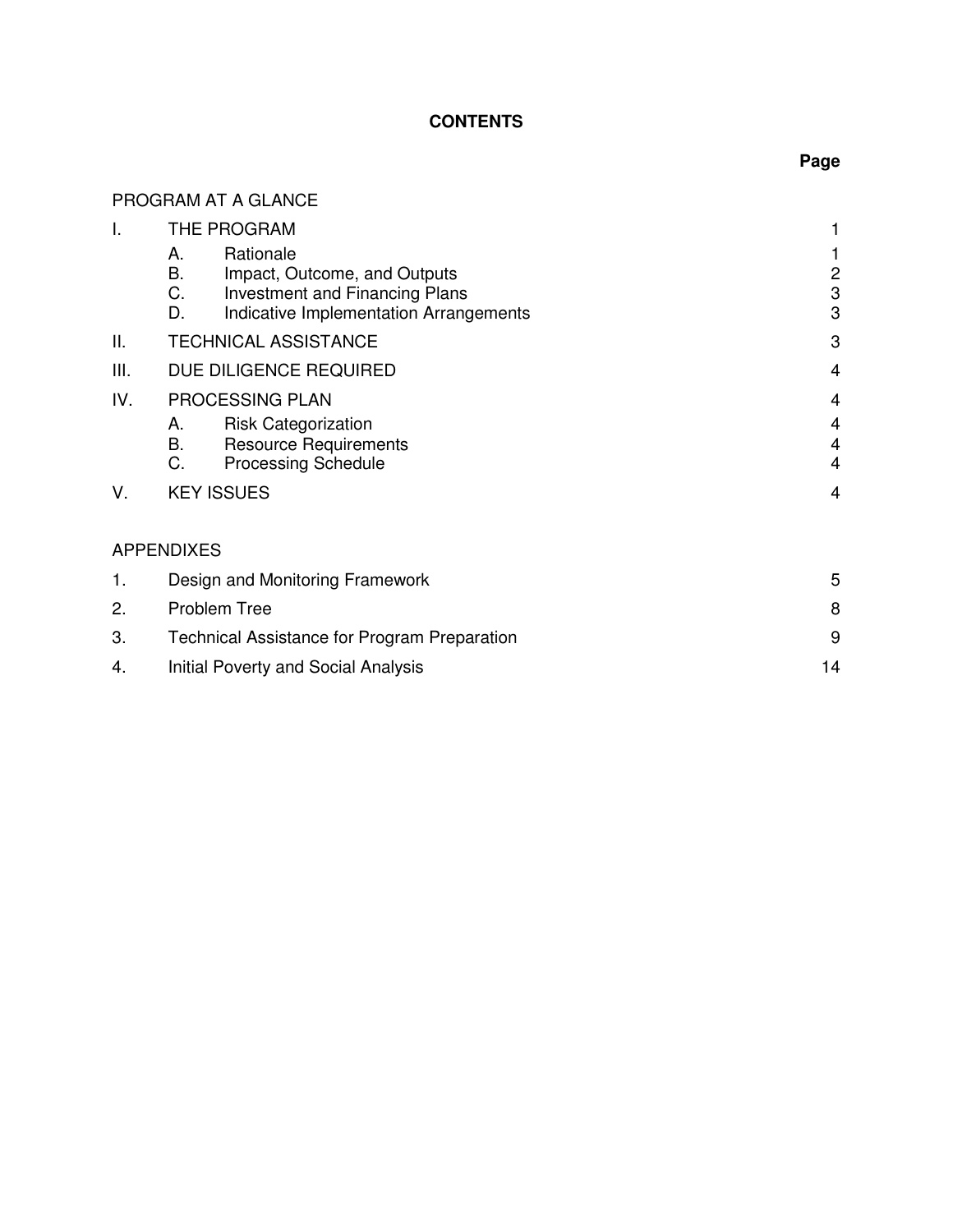# **PROGRAM AT A GLANCE**

| 1. Basic Data                            |                                                                                                                   |                                |                                        | Project Number: 51141-002         |       |
|------------------------------------------|-------------------------------------------------------------------------------------------------------------------|--------------------------------|----------------------------------------|-----------------------------------|-------|
| <b>Project Name</b>                      | Health Sector Development Program                                                                                 | <b>Department</b><br>/Division |                                        | SARD/SAHS                         |       |
| Country<br><b>Borrower</b>               | <b>Bhutan</b><br><b>Bhutan</b>                                                                                    |                                | <b>Executing Agency</b>                | Ministry of Health                |       |
| 2. Sector                                | Subsector(s)                                                                                                      |                                |                                        | <b>ADB Financing (\$ million)</b> |       |
| $\sqrt{ }$ Health                        | Disease control of communicable disease                                                                           |                                |                                        |                                   | 4.00  |
|                                          | Health care finance                                                                                               |                                |                                        |                                   | 10.00 |
|                                          | Health system development                                                                                         |                                |                                        |                                   | 6.00  |
|                                          |                                                                                                                   |                                | <b>Total</b>                           |                                   | 20.00 |
| 3. Strategic Agenda                      | <b>Subcomponents</b>                                                                                              |                                | <b>Climate Change Information</b>      |                                   |       |
| Inclusive economic growth<br>(IEG)       | Pillar 2: Access to economic<br>opportunities, including jobs, made<br>more inclusive                             | Project                        | Climate Change impact on the           |                                   | Low   |
| 4. Drivers of Change                     | <b>Components</b>                                                                                                 |                                | <b>Gender Equity and Mainstreaming</b> |                                   |       |
| Governance and capacity                  | Civil society participation                                                                                       |                                | Effective gender mainstreaming         |                                   |       |
| development (GCD)                        |                                                                                                                   | (EGM)                          |                                        |                                   |       |
| Partnerships (PAR)                       | Civil society organizations<br>Implementation                                                                     |                                |                                        |                                   |       |
| 5. Poverty and SDG Targeting             |                                                                                                                   | <b>Location Impact</b>         |                                        |                                   |       |
| Geographic Targeting                     | No                                                                                                                | Nation-wide                    |                                        |                                   | High  |
| <b>Household Targeting</b>               | No.<br>Yes                                                                                                        |                                |                                        |                                   |       |
| <b>SDG Targeting</b><br><b>SDG Goals</b> | SDG <sub>3</sub>                                                                                                  |                                |                                        |                                   |       |
|                                          |                                                                                                                   |                                |                                        |                                   |       |
| 6. Risk Categorization:                  | Low                                                                                                               |                                |                                        |                                   |       |
| 7. Safeguard Categorization              | Environment: B Involuntary Resettlement: B Indigenous Peoples: C                                                  |                                |                                        |                                   |       |
| 8. Financing                             |                                                                                                                   |                                |                                        |                                   |       |
| <b>Modality and Sources</b>              |                                                                                                                   |                                | Amount (\$ million)                    |                                   |       |
| <b>ADB</b>                               |                                                                                                                   |                                |                                        | 20.00                             |       |
|                                          | Sovereign SDP - Program grant: Asian Development Fund                                                             |                                |                                        | 10.00                             |       |
|                                          | Sovereign SDP - Project grant: Asian Development Fund                                                             |                                |                                        | 10.00                             |       |
| Cofinancing                              |                                                                                                                   |                                |                                        | 0.00                              |       |
| None                                     |                                                                                                                   |                                |                                        | 0.00                              |       |
| Counterpart                              |                                                                                                                   |                                |                                        | 4.00                              |       |
| Government<br><b>Total</b>               |                                                                                                                   |                                |                                        | 4.00<br>24.00                     |       |
|                                          | Note: An attached technical assistance will be financed on a grant basis by the Technical Assistance Special Fund |                                |                                        |                                   |       |
| (TASF-6) in the amount of \$500,000.     |                                                                                                                   |                                |                                        |                                   |       |
|                                          |                                                                                                                   |                                |                                        |                                   |       |
|                                          |                                                                                                                   |                                |                                        |                                   |       |
|                                          |                                                                                                                   |                                |                                        |                                   |       |
|                                          |                                                                                                                   |                                |                                        |                                   |       |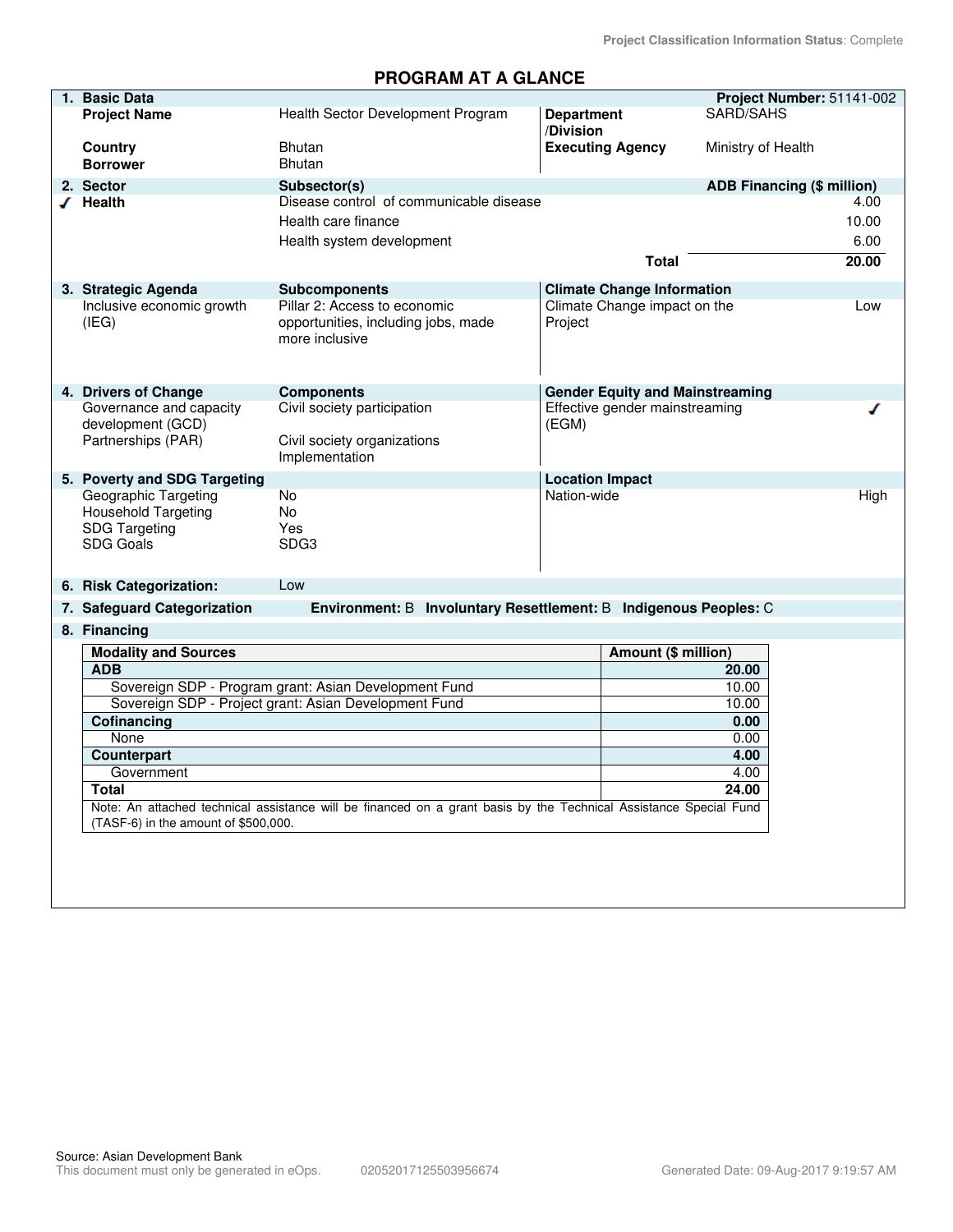# **I. THE PROGRAM**

# **A. Rationale**

1. The proposed assistance will enhance Bhutan's health system's overall performance. The proposal is aligned with priorities in the National Health Policy of the Ministry of Health (MOH) and will support the implementation of the upcoming Twelfth Five-Year Plan (2018–2022).<sup>1</sup> The program is included in Asian Development Bank (ADB)'s Bhutan country operations business plan,  $2016-2018$ ,  $2$  and reinforces ADB's inclusive growth agenda in the Midterm Review of Strategy 2020.<sup>3</sup>

2. Bhutan has made significant investments in developing its health system from a low base and has achieved remarkable progress in key health outcomes over the past several decades. Average health indicators have vastly improved from among the poorest in the world to mostly achieving the Millennium Development Goals.<sup>4</sup> <sup>5</sup> Bhutan's total health expenditure is 3.8% of gross domestic product (GDP), which is predominantly government financed (approximately 75.0%). 6 Coverage of health facilities is also extensive, with 96% of the population living within 3 hours' walk from the nearest health facility, which is a considerable feat of physical access given the challenges posed by the country's difficult terrain. Despite these impressive gains, however, there are significant challenges to further improve Bhutan's health sector performance, including emerging and resurging infectious diseases, persistent regional health disparities, and risks to sustainable health care financing.

3. **Public health threats.** Cross-border public health risks due to Bhutan's highly porous borders with India are significant but receive inadequate attention. There is a need to improve disease surveillance and response mechanisms, especially at major points of entry. Health security risks to this once-secluded landlocked country are also increasing because of direct air connectivity with large regional hubs and reliance on a broad range of expatriate workers. Bhutan's disease surveillance and reporting system—the National Early Warning, Alert and Response Surveillance—was introduced only in 2014 and needs improving on regularity, reliability, and quality of surveillance reporting by health facilities. The overall health care system also has limited capacity for outbreak response, lacking proper emergency and isolation rooms, quality and infection control systems, trained human resources, and coordination mechanisms.

4. **Regional health disparities.** There are wide district-level variations in service quality and coverage, and regional disparities in health outcomes.<sup>7</sup> To close the disparities, health systems in periphery areas need to be improved for overall quality, efficiency, and appropriate availability

 $\overline{a}$ 1 Government of Bhutan, Ministry of Health. 2011. *National Health Policy.* Thimphu; Twelfth Five-Year Plan (2018– 2022), forthcoming.

<sup>2</sup> The project is included in ADB. 2016. *Country Operations Business Plan: Bhutan, 2016–2018.* Manila.

<sup>3</sup> ADB. 2014. *Midterm Review of Strategy 2020: Meeting the Challenges of a Transforming Asia and Pacific.* Manila.

<sup>4</sup> Life expectancy improved from 37 years in 1960 to 68 years in 2012; the maternal mortality ratio (per 100,000 live births) went from 777 in 1984 to 86 in 2012; and the infant mortality rate per 1,000 live births dropped from 102 in 1984 to 30 in 2012. Government of Bhutan, Ministry of Health. 2012. *Bhutan National Health Survey*. Thimphu.

<sup>5</sup> Bhutan's relative performance in some health indicators compared to other countries in the region, however, could be further improved. For example, according to the latest national health surveys, institutional delivery in Bhutan is 73.8% of all births, compared with 78.9% in India and 98.2% in Sri Lanka. Life expectancy in 2015 is 70 years in Bhutan, compared with 72 years in Bangladesh and 75 years in Sri Lanka. World Bank. 2017. *World Development Indicators.*<http://data.worldbank.org/indicator/SP.DYN.LE00.IN?view=chart>(accessed 20 June 2017).

<sup>6</sup> Government of Bhutan, Ministry of Health. *Bhutan National Health Accounts, 1995–2014*. Thimphu.

 $^7$  For example, the under-5 mortality rate per 1,000 live births is 81 in rural areas and 41 in urban areas; deliveries by skilled birth attendant are 90% in urban areas and 54% in rural areas. Government of Bhutan, National Statistics Bureau. 2010. *Bhutan Multiple Indicator Cluster Survey, 2010.* Thimphu.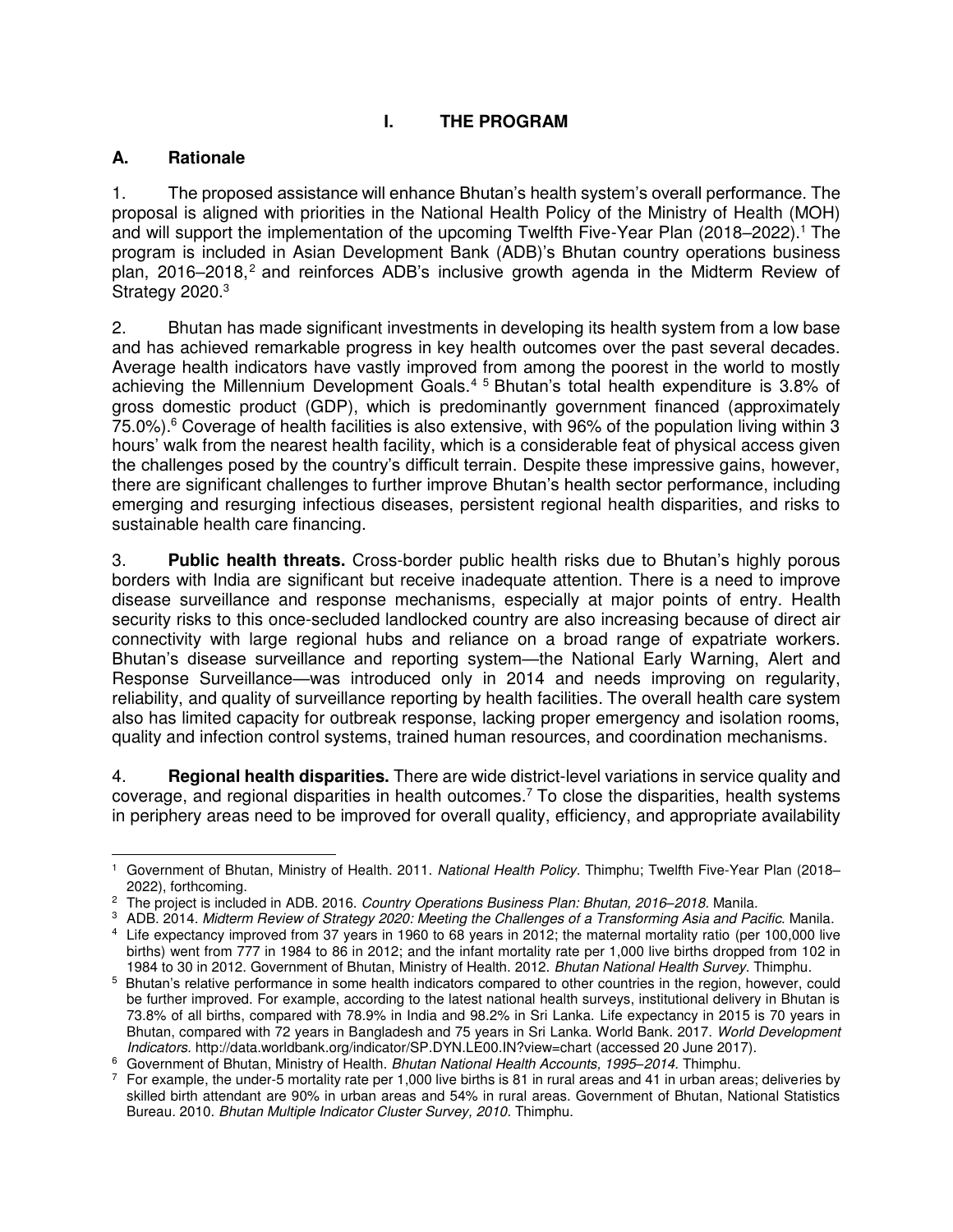of services. Strengthening primary health care, and defining and delivering an essential service package through its network of primary health clinics, is required to reduce overreliance on less cost-effective tertiary care, and thereby improve overall efficiency gains for the health system. To provide populations living in peripheral areas with closer referral access, and to decongest the national referral hospital in the capital, district and regional referral hospitals need to be improved for quality and efficiency in providing continuity of care. The need for solutions to address the critical shortage of human resources is a further challenge to improve health care quality and access especially in remote areas. With Bhutan experiencing rapid urbanization, there is also a need to improve basic health access for urban migrants.

5. **Financial sustainability.** Long-term sustainability of health care financing needs critical attention. With Bhutan's high economic growth, external assistance to the health sector is gradually phasing out. However, Bhutan is experiencing macroeconomic instability, with fiscal stresses and a large current account deficit (25% in 2013) related to hydro power debt service and construction imports. The government has tightened public spending to keep down the fiscal deficit, and relies heavily on foreign grants (mostly from India) to finance its expenditure. Correspondingly, government health expenditure as a percentage of GDP has declined over the years (5.6% in 2008 to 2.7% in 2013), while health care costs have been increasing, primarily due to the rise in noncommunicable diseases. With pressures on financial sustainability, there is a need to explore new strategic financing options and improved efficiency in Bhutan's health care financing. The Bhutan Health Trust Fund (BHTF), established with previous assistance from the ADB, is an innovative funding mechanism to sustainably finance recurrent costs of vaccines and essential drugs. However, the BHTF is still stabilizing after many years because of insufficient capital, investment strategy, and management capacity.

# **B. Impact, Outcome, and Outputs**

6. The proposed assistance will be delivered through a sector development program (SDP) with three outputs. The project component will support outputs 1 and 2, and the policy-based component will support output 3.

7. **Output 1: Outbreak response capacity and health information systems enhanced.**  The output will support: (i) health information systems focusing on disease surveillance and hospital information systems; (ii) institutional strengthening of the Royal Centre for Disease Control in outbreak monitoring and investigation; and (iii) improved public health surveillance and response capacities in four districts hosting major ground crossings with India (Gelephu, Phuentsholing, Samdrup Jongkar, and Samtse) and in Paro, hosting the international airport.

8. **Output 2: Health services in peripheral areas improved.** The output will support: (i) equipment and infrastructure upgrades in selected district hospitals, Basic Health Unit 1, and regional referral hospitals; (ii) establishing five satellite clinics in urban peripheries of Thimphu and Phuentsholing; (iii) community mobilization and public health advocacy, including through civil society organization partnerships; and (iv) structured capacity development.<sup>8</sup>

9. **Output 3: Health sector financing enhanced.** Enhanced health financing will be supported through actions for (i) increased equity and role of alternative sources in funding health expenditures, and (ii) improved governance and management of the BHTF. The policy-based component is anticipated to have two tranches. The indicative first tranche conditions will focus on strategy reviews and assessments (alternative strategic financing options, analysis of equity

**EXECTS**<br>8 Capacity development investment will be guided by the development of a strategic capacity development plan, including institutional strengthening of the Medical University and National Referral Hospital (teaching hospital).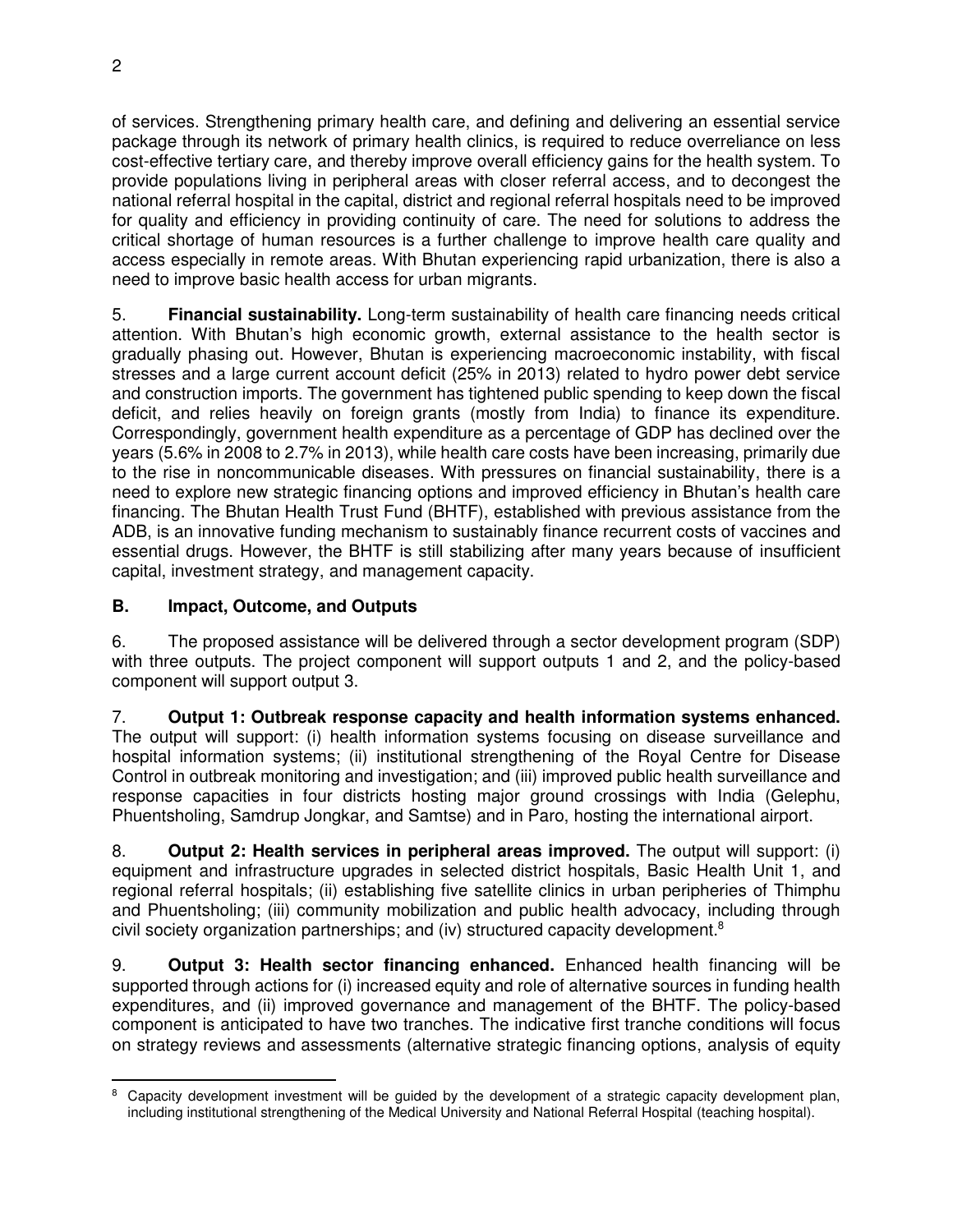and benefit incidence in health care financing, and BHTF operations). The second indicative tranche conditions pertain to (i) developing a health financing strategy, (ii) formalizing private or social health contributions, (iii) and reforming and improving the BHTF.

10. These solutions or outputs will result in the following outcome: equitable access, quality, and financial sustainability of Bhutan's health system improved.<sup>9</sup> The program will be aligned with the following impact: ensuring a healthy and happy nation.<sup>10</sup>

## **C. Investment and Financing Plans**

11. The indicative modality is SDP, with a project component of \$10 million and a policy-based component of \$10 million. The SDP modality will enhance sustainability of the investment component with backing of the policy-based component. It also fosters an integrated, longer-term approach to addressing sector needs. The policy-based component will support the government to address sustainable health financing. The size of the policy-based assistance is preliminarily estimated based on a World Health Organization study, which recommended an increased capitalization of the BHTF to \$40 million (from the current \$22 million) to ensure sustainability.<sup>11</sup> The government will commit an additional \$8 million equivalent (Nu500 million) to supplement ADB's contribution to the BHTF.<sup>12</sup> The tentative financing plan is in Table 1.

| <b>Table 1: Tentative Financing Plan</b>       |                            |                           |
|------------------------------------------------|----------------------------|---------------------------|
| <b>Source</b>                                  | <b>Amount (\$ million)</b> | <b>Share of Total (%)</b> |
| Asian Development Bank                         |                            |                           |
| Special Funds resources (ADF grant)            | 6.67                       | 27.79                     |
| Regional health security set-aside (ADF grant) | 13.33                      | 55.54                     |
| Government of Bhutan                           | 4.00                       | 16.67                     |
| Total                                          | 24.00                      | 100.00                    |

ADF = Asian Development Fund.

Source: Asian Development Bank estimates.

### **D. Indicative Implementation Arrangements**

12. The MOH will serve as the executing agency. The MOH Policy and Planning Division, supported by a project management unit, will be responsible for management of overall program activities. A project steering and coordinating mechanism, chaired by the secretary of health, will be established. Procurement of civil works and goods, and recruitment of individual consultants and recruitment firm will be in accordance with ADB's Procurement Guidelines (2015, as amended from time to time) and ADB's Guidelines on the Use of Consultants (2013, as amended from time to time). Retroactive financing and advance contracting will be sought. The implementation period is 5 years (August 2018–July 2023).

# **II. TECHNICAL ASSISTANCE**

13. A transaction technical assistance (TA) grant of \$500,000 attached to the program may be proposed from the Technical Assistance Special Fund (TASF 6) or other sources to provide technical and implementation start-up support to the program, including meeting of tranche conditions under the policy component.

 $\overline{a}$ <sup>9</sup> The preliminary design and monitoring framework is in Appendix 1.

<sup>10</sup> Government of Bhutan, Ministry of Health. 2011. *National Health Policy*. Thimphu.

<sup>11</sup> World Health Organization. 2015. *Review of Bhutan Health Trust Fund (draft received October 2016 from MOH)*. Washington, DC.

<sup>&</sup>lt;sup>12</sup> The government's expected contribution to the BHTF is for now excluded from the indicative financing plan.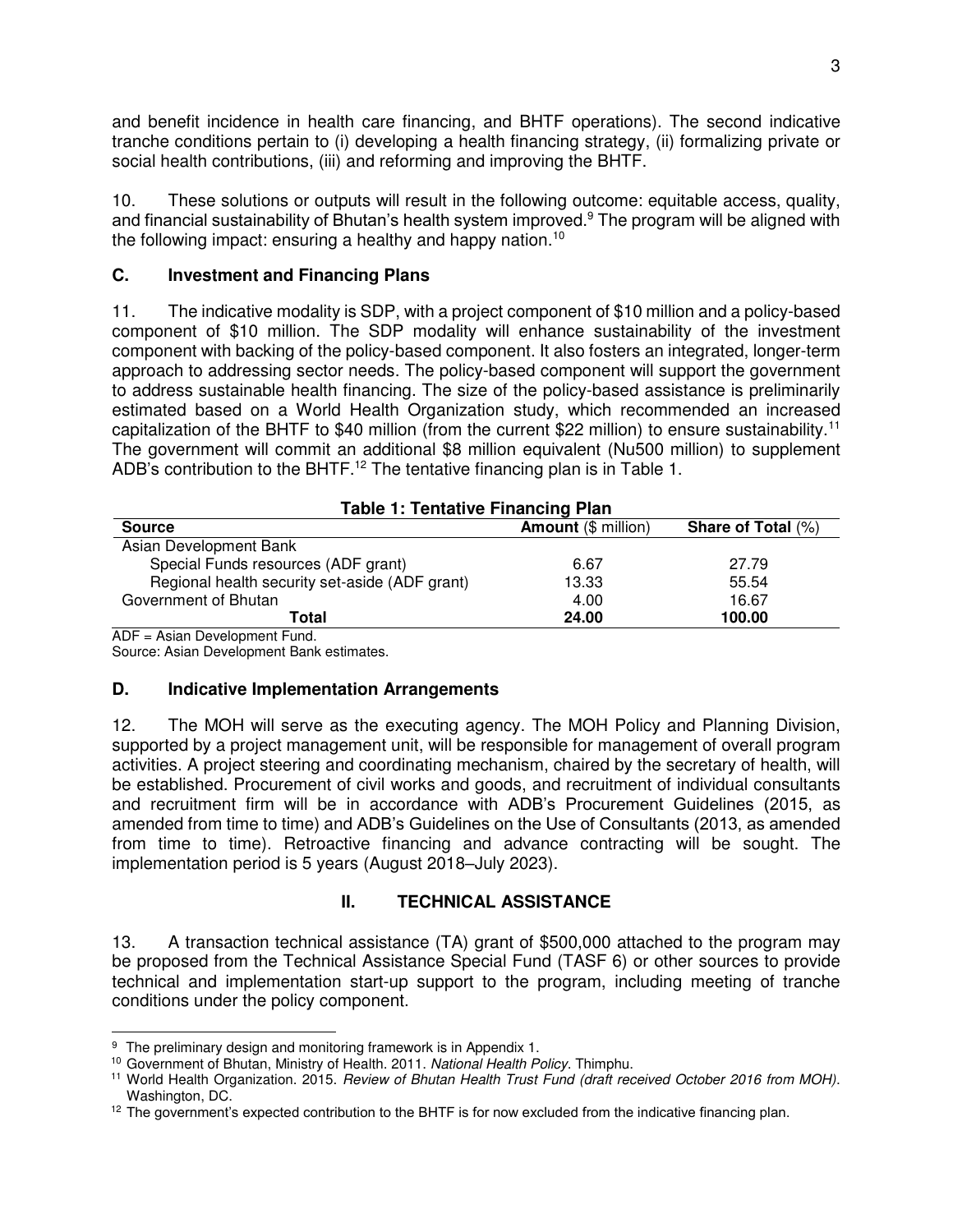# **III. DUE DILIGENCE REQUIRED**

- 14. The following assessments will be undertaken:
	- (i) **Technical.** A detailed assessment of proposed project design and implementation arrangements.
	- (ii) **Economic and financial.** Diagnostics of health sector financial sustainability and required reforms, and economic internal rate of return of project investments.
	- (iii) **Governance.** Institutional capacity in financial management, procurement, and fiduciary will be assessed to develop a risk management plan.
	- (iv) **Poverty and social.** Poverty and social analysis will be done to identify the beneficiaries and social benefits of the proposed investment. Gender analysis will be done for developing a gender action plan.
	- (v) **Safeguards.** Assessment for confirmation of categorizations and developing appropriate risk mitigation plans or frameworks.

# **IV. PROCESSING PLAN**

### **A. Risk Categorization**

15. The program is classified as low risk: (i) the aggregated grant amount for the SDP does not exceed \$50 million; (ii) ADB has a previous positive record of supporting the health sector in the country;<sup>13</sup> (iii) the executing agency has adequate capacity to implement externally financed projects; (iv) neither significant climate risk nor integrity concern have been identified; (v) there are no category A safeguards; and (vi) no waivers of applicable policies, use of high-level technology, or need for ADB Management's closer scrutiny is envisaged.

### **B. Resource Requirements**

16. Staff inputs of about 15 person-months from ADB headquarters and ADB's Bhutan Resident Mission are envisioned. Transaction TA of \$500,000 from the Technical Assistance Special Fund (TASF 6) will be required for project preparation and project readiness (Appendix 3).

### **C. Processing Schedule**

17. The proposed processing schedule is in Table 2.

| <b>Table 2: Proposed Processing Schedule</b>      |                                 |  |
|---------------------------------------------------|---------------------------------|--|
| <b>Milestones</b>                                 | <b>Expected Completion Date</b> |  |
| Project preparatory technical assistance approved | August 2017                     |  |
| Grant fact-finding                                | February 2018                   |  |
| Staff review meeting                              | March 2018                      |  |
| Grant negotiations                                | April 2018                      |  |
| Board consideration                               | <b>July 2018</b>                |  |
| Grant signing                                     | August 2018                     |  |
| <b>Grant effectiveness</b>                        | August 2018                     |  |

Source: Asian Development Bank.

# **V. KEY ISSUES**

18. There is no issue.

 $\overline{a}$ 13 ADB. 2006. *Completion Report: Health Care Reform Program in Bhutan.* Manila.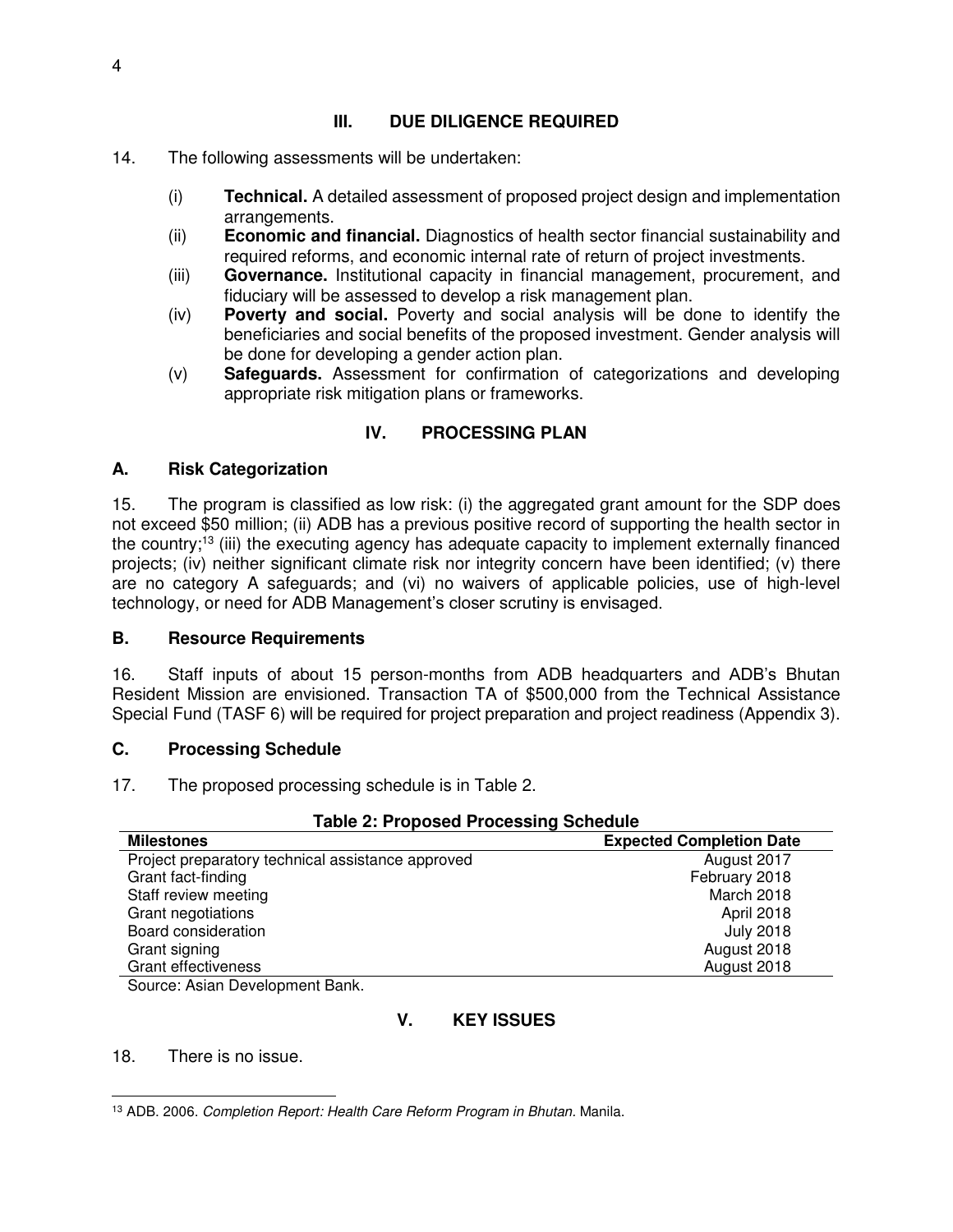| Impact the Program is Aligned with                                                                     | <b>PLOIGN AND MONTONING LIAMEWOIN</b>                                                                                                                                         |                                                                                                                           |                                                                                     |
|--------------------------------------------------------------------------------------------------------|-------------------------------------------------------------------------------------------------------------------------------------------------------------------------------|---------------------------------------------------------------------------------------------------------------------------|-------------------------------------------------------------------------------------|
|                                                                                                        | A healthy and happy nation ensured by 2028 (Bhutan Health Policy) <sup>b</sup>                                                                                                |                                                                                                                           |                                                                                     |
| <b>Results Chain</b>                                                                                   | <b>Performance Indicators with Targets</b><br>and Baselines                                                                                                                   | <b>Data Sources and</b><br><b>Reporting Mechanisms</b>                                                                    | <b>Risks</b>                                                                        |
| <b>Outcome</b>                                                                                         | By 2024:                                                                                                                                                                      |                                                                                                                           |                                                                                     |
| Equitable access,<br>quality, and financial<br>sustainability of<br>Bhutan's health<br>system improved | a. Number of newborn deaths in<br>targeted peripheral health facilities<br>reduced by at least X% (disaggregated<br>by sex) (2017 baseline: TBC)                              | a.-b. Health facility records;<br>Bhutan health management<br>information system; Annual<br><b>Health Bulletin</b>        | The government<br>shifts priorities<br>from health to<br>other sectors              |
|                                                                                                        | b. Percent of institutional deliveries<br>increased by at least X points in<br>targeted peripheral areas (2017<br>baseline: TBC)                                              | c. RCDC; National Early<br>Warning, Alert and<br>Response Surveillance;<br>outbreak logs; and reports                     |                                                                                     |
|                                                                                                        | c. X% suspected outbreaks (observed<br>number of cases > threshold values)<br>confirmed within 48 hours of detection<br>(2017 baseline: TBC)                                  | d. Bhutan health<br>management information<br>system, health facility / client<br>satisfaction survey / exit<br>interview |                                                                                     |
|                                                                                                        | d. At least 80% of clients in target<br>districts express satisfaction with health<br>services (disaggregated by sex) (2017<br>baseline: TBC)                                 | e. National Health Accounts,<br><b>BHTF</b>                                                                               |                                                                                     |
|                                                                                                        | e. Estimated annual cost of essential<br>drugs fully financed through the BHTF<br>(2017 baseline: TBC)                                                                        | a.-e. Policy and Planning<br>Division, MOH                                                                                |                                                                                     |
| <b>Outputs</b>                                                                                         | Project                                                                                                                                                                       |                                                                                                                           |                                                                                     |
| 1. Outbreak<br>response capacity<br>and health<br>information systems<br>enhanced                      | 1a. By 2019, one (gender-<br>mainstreamed) outbreak preparedness<br>plan adopted (2017 baseline: Not<br>adopted)                                                              | 1a.-1e. RCDC, reporting<br>log, newsletters;<br>Communicable Disease<br>Division, Department of<br>Public Health, MOH     | The government<br>is not committed<br>to compliance<br>with International<br>Health |
|                                                                                                        | 1b. By 2023, number of health workers<br>reporting knowledge in disease<br>surveillance and outbreak response<br>increased (disaggregated by sex) (2017<br>baseline: TBC)     | 1b. Human Resource<br>Division, MOH; Annual In-<br>country Training Program<br>1d.-1e. Annual Health                      | Regulations                                                                         |
|                                                                                                        | 1c. By 2023, 100% of surveillance<br>reports submitted on or before the set<br>deadline by health facilities in target<br>districts (2017 baseline: TBC)                      | Bulletin, hospital records,<br>health facility reviews;<br>Medical Supplies and<br>Procurement Division, MOH              |                                                                                     |
|                                                                                                        | 1d. By 2023, 100% of hospitals in target<br>districts shifted to electronic medical<br>records (including sex-disaggregated<br>patient information) (2017 baseline:<br>$XX\%$ |                                                                                                                           |                                                                                     |
|                                                                                                        | 1e. By 2023, 100% of health facilities in<br>target districts equipped with autoclaves<br>(2017 baseline: TBC)                                                                |                                                                                                                           |                                                                                     |
| 2. Health services in                                                                                  | Project                                                                                                                                                                       |                                                                                                                           |                                                                                     |
| peripheral areas<br>improved                                                                           | 2a. By 2023, 100% targeted hospitals                                                                                                                                          | 2a.-2d. MOH (Quality                                                                                                      | New political                                                                       |

# **DESIGN AND MONITORING FRAMEWORK**<sup>a</sup>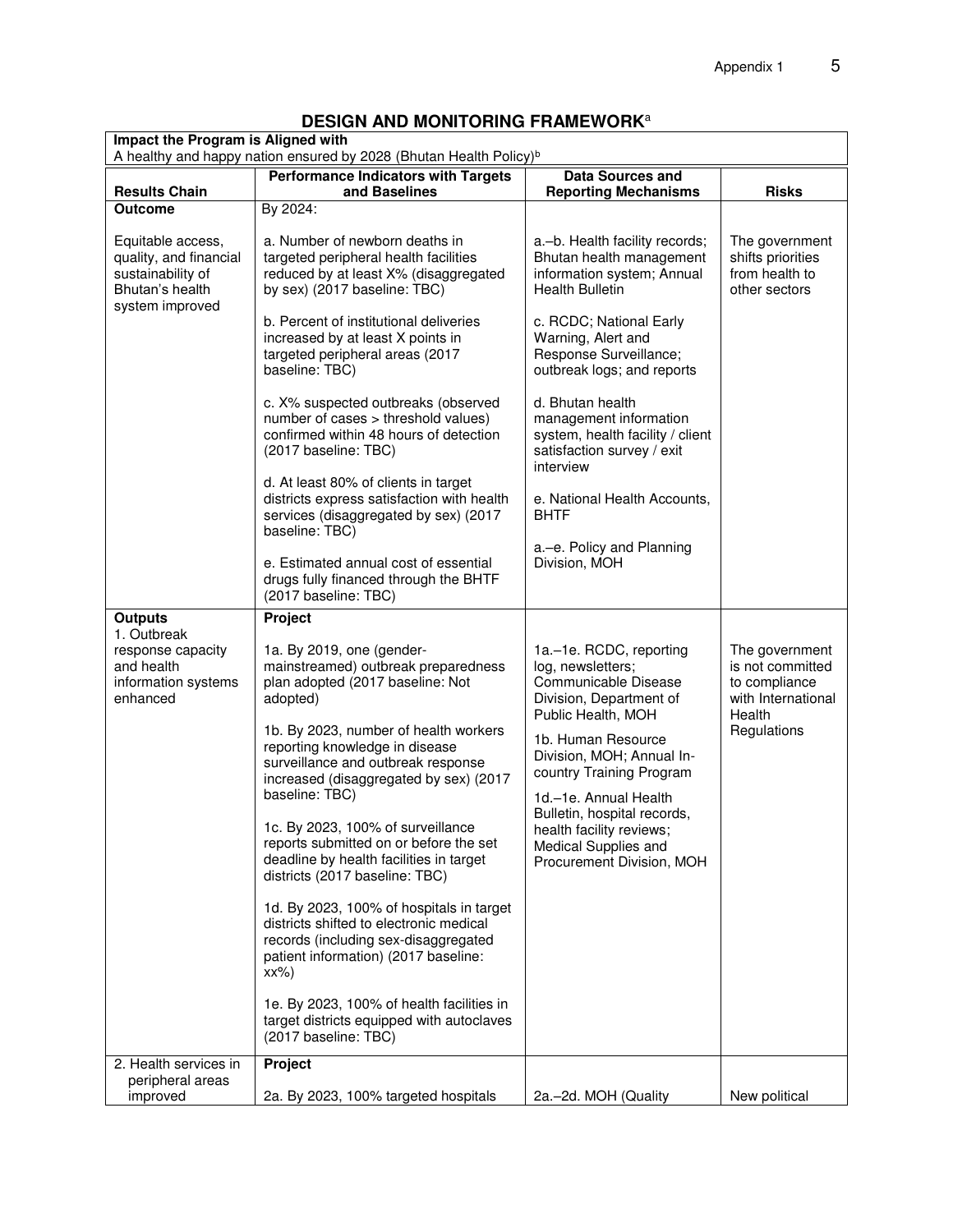|                       | <b>Performance Indicators with Targets</b>                                                                                                                                                                     | <b>Data Sources and</b>                                                                                                                               |                                                     |
|-----------------------|----------------------------------------------------------------------------------------------------------------------------------------------------------------------------------------------------------------|-------------------------------------------------------------------------------------------------------------------------------------------------------|-----------------------------------------------------|
| <b>Results Chain</b>  | and Baselines<br>have newborn lifesaving equipment and                                                                                                                                                         | <b>Reporting Mechanisms</b><br>Assurance and                                                                                                          | <b>Risks</b><br>pressures divert                    |
|                       | trained staff for newborn care (2017<br>baseline: 0)                                                                                                                                                           | Standardization Division,<br>Human Resource Division,<br><b>Medical Supplies</b>                                                                      | resources and<br>efforts away from<br>health system |
|                       | 2b. By 2023, five additional urban<br>satellite clinics established and<br>functional (2017 baseline: One urban<br>satellite clinic functional)                                                                | Procurement Division,<br>Healthcare and Diagnostic<br>Division)                                                                                       | strengthening                                       |
|                       | 2c. By 2019, a strategic and gender-<br>responsive human resources and<br>capacity development plan submitted to<br>the minister of health for approval (2017<br>baseline: Not applicable)                     | 2a.-2d. Annual Health<br>Bulletin, district health<br>records, program progress<br>reports                                                            |                                                     |
|                       | 2d. By 2023, proportion of basic health<br>units in target districts with trained staff<br>(sex-disaggregated) in conducting<br>information, education, and<br>communication increased (2017<br>baseline: TBC) |                                                                                                                                                       |                                                     |
| 3. Health sector      | Program                                                                                                                                                                                                        |                                                                                                                                                       |                                                     |
| financing<br>enhanced | Tranche 1 (\$4 million, three conditions)                                                                                                                                                                      | 3a.–3g. Policy and Planning<br>Division, MOH; BHTF;                                                                                                   | Macroeconomic<br>instability and                    |
|                       | By 2019:                                                                                                                                                                                                       | national health accounts;                                                                                                                             | shift in                                            |
|                       | 3a. Comprehensive review of Bhutan<br>health financing that includes strategic<br>financing options completed <sup>c</sup> (2017<br>baseline: No)                                                              | assessment and review<br>reports; planning<br>documents, government<br>gazettes and orders; MOH<br>reports and budgetary<br>reports; program progress | government<br>spending<br>priorities from<br>health |
|                       | 3b. A benefit-incidence analysis<br>conducted (including gender and social<br>equity) (2017 baseline: No)                                                                                                      | reports                                                                                                                                               |                                                     |
|                       | 3c. Measures for improved operations of<br>BHTF endorsed by the government<br>(2017 baseline: Not endorsed)                                                                                                    |                                                                                                                                                       |                                                     |
|                       | Tranche 2 (\$6 million, four conditions)                                                                                                                                                                       |                                                                                                                                                       |                                                     |
|                       | By 2020:                                                                                                                                                                                                       |                                                                                                                                                       |                                                     |
|                       | 3d. Draft strategy for sustainable health<br>financing in Bhutan developed (including<br>gender and social equity) (2017<br>baseline: Not applicable)                                                          |                                                                                                                                                       |                                                     |
|                       | 3e. A health bill drafted and submitted to<br>the Parliament <sup>d</sup> (2017 baseline: Not<br>applicable)                                                                                                   |                                                                                                                                                       |                                                     |
|                       | 3f. An autonomous BHTF established<br>(2017 baseline: Not established)                                                                                                                                         |                                                                                                                                                       |                                                     |
|                       | 3g. BHTF has recruited at least three<br>staff (including women) qualified in<br>investment management (2017<br>baseline: No)                                                                                  |                                                                                                                                                       |                                                     |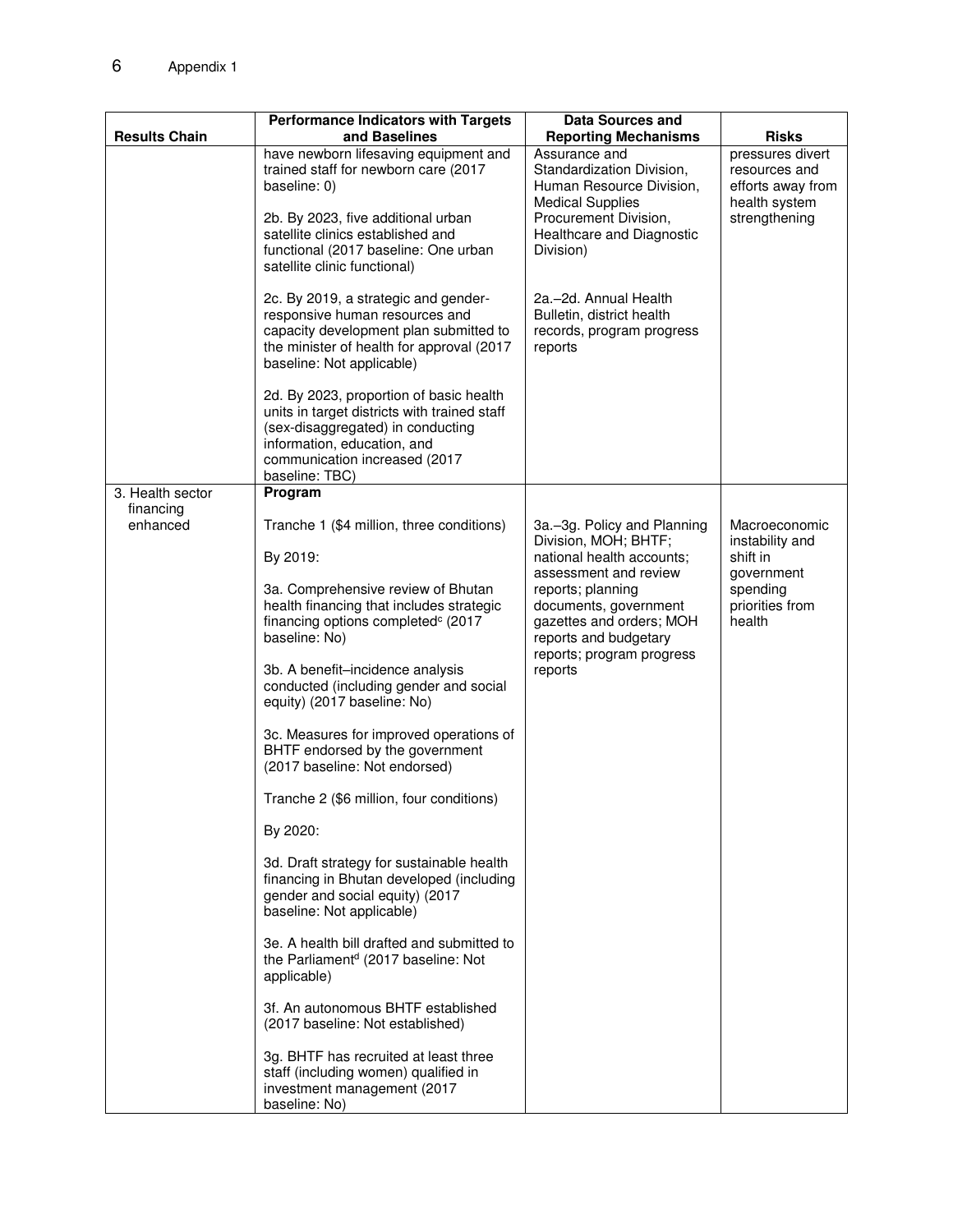#### **Key Activities with Milestones**

#### **1. Outbreak response capacity and health information systems enhanced**

- 1.1 Outfit RCDC, facilities at points of entry with essential equipment and isolation rooms (December 2018).
- 1.2 Assess and strengthen information system for communicable disease surveillance and monitoring (June 2019).
- 1.3 Roll out computerized information system for hospital management (e-patient) (June 2019).
- 1.4 Develop comprehensive outbreak response plan and coordination mechanism (March 2019).
- 1.5 Plan and conduct health worker trainings in disease surveillance and outbreak response (March 2020).

#### **2. Health services in peripheral areas improved**

- 2.1 Upgrade selected facilities with equipment/ infrastructure in accordance with gap assessment (December 2018).
- 2.2 Review and implement locally relevant and cost-effective essential health service packages (September 2018).
- 2.3 Establish five urban satellite clinics in Thimphu and Phuentsholing (December 2020).
- 2.4 Contract civil society organization for community mobilization, behavior change communication, and training of frontline workers (July 2018).
- 2.5 Develop and implement structured capacity development plan for health human resources (December 2018).

#### **Project Management Activities**

Establish project management unit, project implementation units (July 2018) Establish project steering committee (July 2018) Establish project monitoring structures (July 2018) Recruit project management consultants (July 2018)

#### **Inputs**

Asian Development Bank: \$20 million (grant) Government of Bhutan: \$4 million

#### **Assumptions for Partner Financing**

To be determined

BHTF = Bhutan Health Trust Fund, MOH = Ministry of Health, RCDC = Royal Centre for Disease Control, TBC = to be confirmed.

<sup>a</sup> All indicators and baselines will be finalized during project design.

- b Government of Bhutan. Ministry of Health. 2011. *National Health Policy*. Thimphu.
- c The National Health Policy provides for exploring alternative strategic options for sustainable health financing.

 $d$  1% of basic pay is deducted from salaries of government and corporate employees in the form of health contribution, but currently lacks legal basis. This revenue accounts for less than 1% of the total domestic health resource.

Source: Asian Development Bank.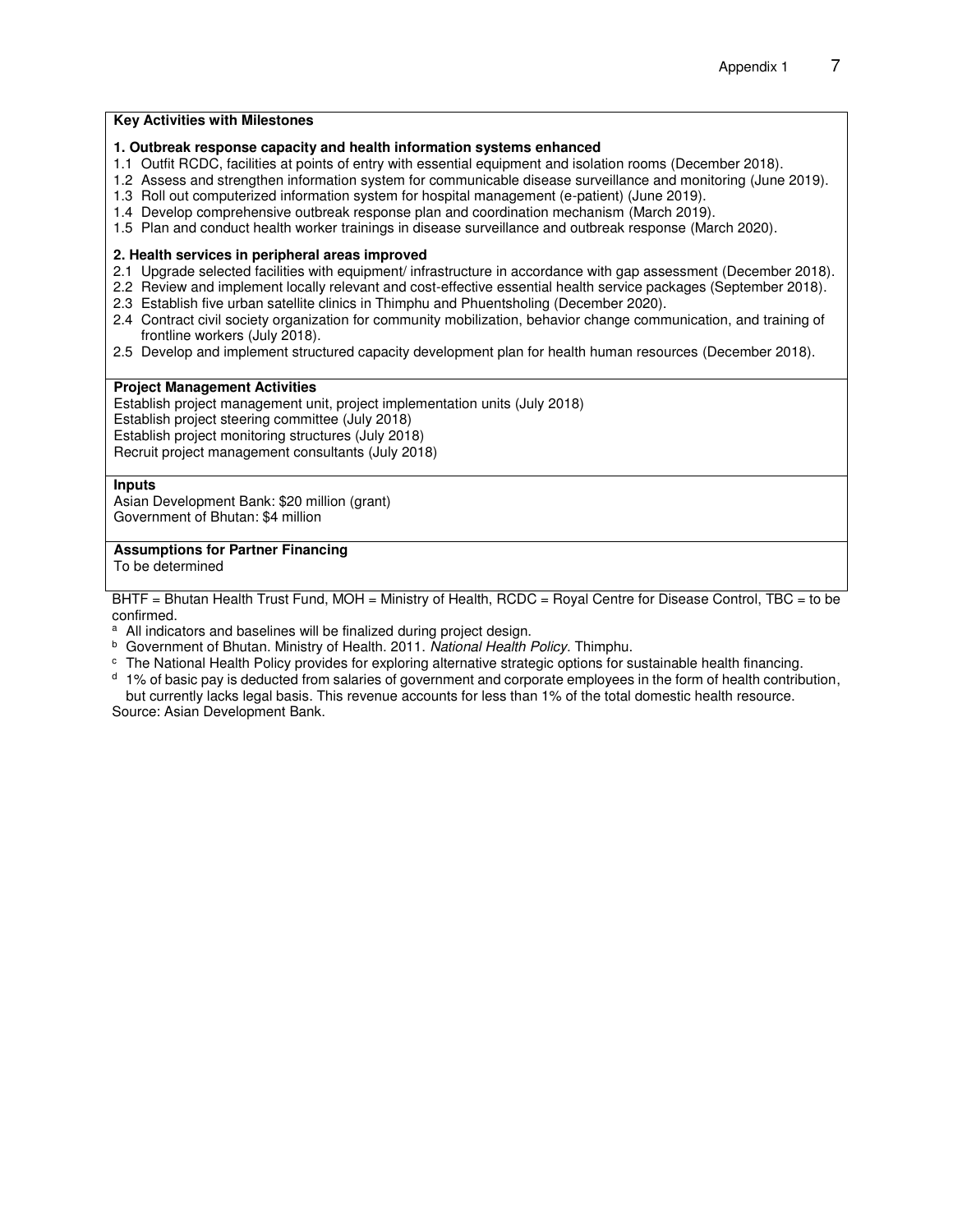#### **PROBLEM TREE**

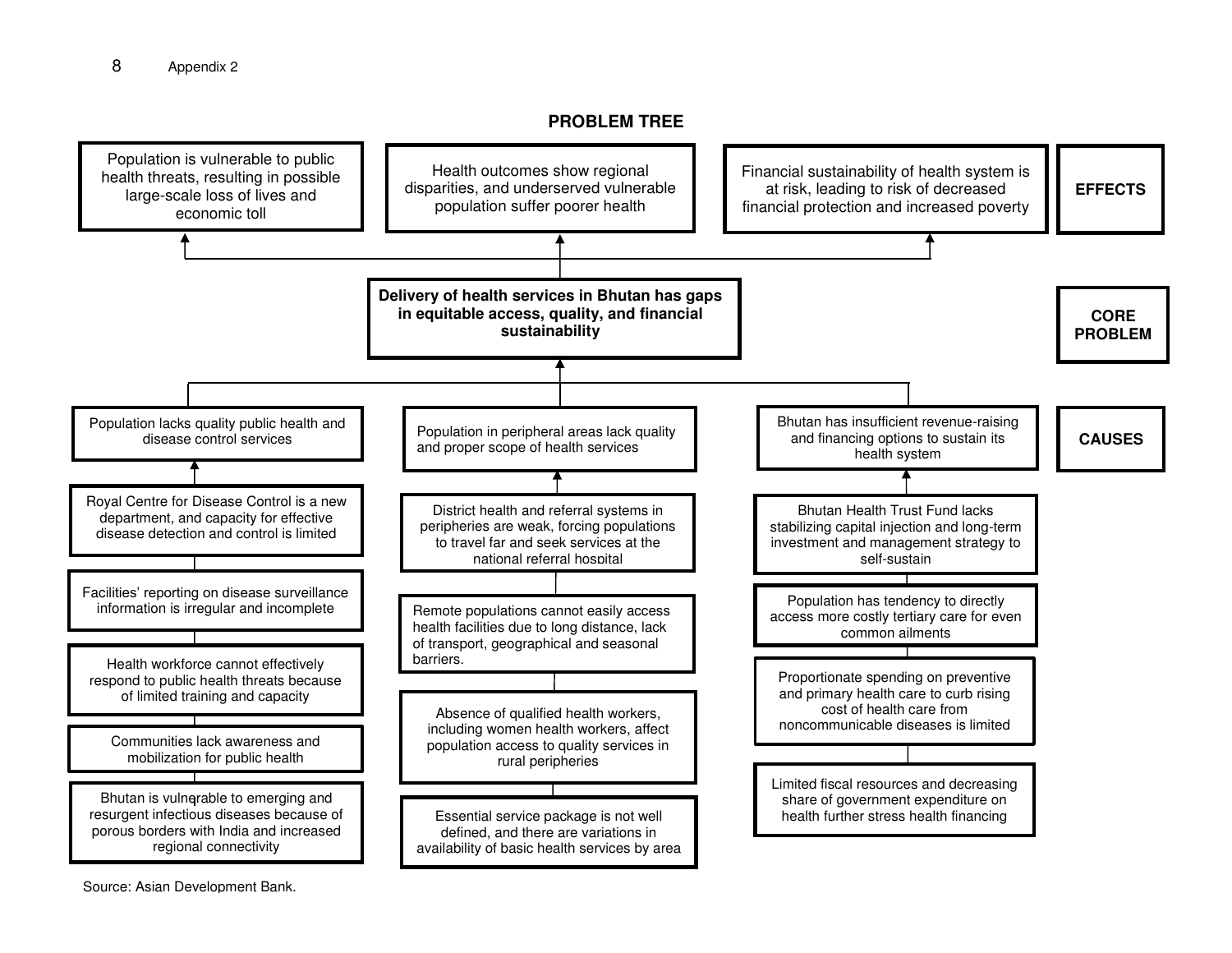# **TECHNICAL ASSISTANCE FOR PROGRAM PREPARATION**

#### **A. Justification**

1. The transaction TA is required for designing the program and enhancing program readiness through appropriate advance actions.

#### **B. Outputs and Activities**

- 2. Due diligence assessments will include:
	- (i) review of health information system enhancement requirements;
	- (ii) review of key health security gaps and measures to strengthen them;
	- (iii) review of human resources imbalances and corrective measures, including a structured capacity development plan and strengthening training institutions;
	- (iv) infrastructure gap assessment;
	- (v) medical equipment gap assessment;
	- (vi) review of service delivery gaps from the perspective of equity and quality;
	- (vii) review of health sector financing, including the BHTF, and options to improve sustainability;
	- (viii) review of community mobilization and information, education, and communication requirements;
	- (ix) procurement and governance due diligence;
	- (x) safeguards due diligence;
	- (xi) economic and financial analysis;
	- (xii) gender, social, and poverty analysis; and
	- (xiii) procurement plan and detailed cost estimates.
- 3. The major outputs and activities are summarized in Table 2.

| <b>Major Outputs</b>                                                                                                                                      | <b>Delivery Dates</b> | <b>Key Activities with Milestones</b>                                                                                                       |
|-----------------------------------------------------------------------------------------------------------------------------------------------------------|-----------------------|---------------------------------------------------------------------------------------------------------------------------------------------|
| Inception report (with draft<br>1.<br>technical and governance<br>assessments)                                                                            | September 2017        | 1.1. Consultants mobilized<br>1.2. Conduct field-level technical, governance,<br>and systems assessments<br>1.3. Conduct inception workshop |
| 2.<br>Interim report (with draft)<br>project and technical<br>assistance design, draft<br>project administration<br>manual, due diligence<br>assessments) | November 2017         | 2.1. Prepare draft project design<br>2.2. Prepare draft project administration manual<br>2.3. Prepare due diligence assessments             |
| 3.<br>Draft final report (with<br>detailed costs, procurement<br>plan, draft terms of<br>reference, and bid<br>documents)                                 | January 2018          | Finalize procurement plan, detailed costs<br>3.1<br>Finalize policy matrix<br>3.2 <sub>2</sub><br>3.3 Finalize project monitoring framework |
| Final report<br>4.                                                                                                                                        | March 2018            | 4.1. Submit final report                                                                                                                    |

### **Table A3.1: Summary of Major Outputs and Activities**

Source: Asian Development Bank.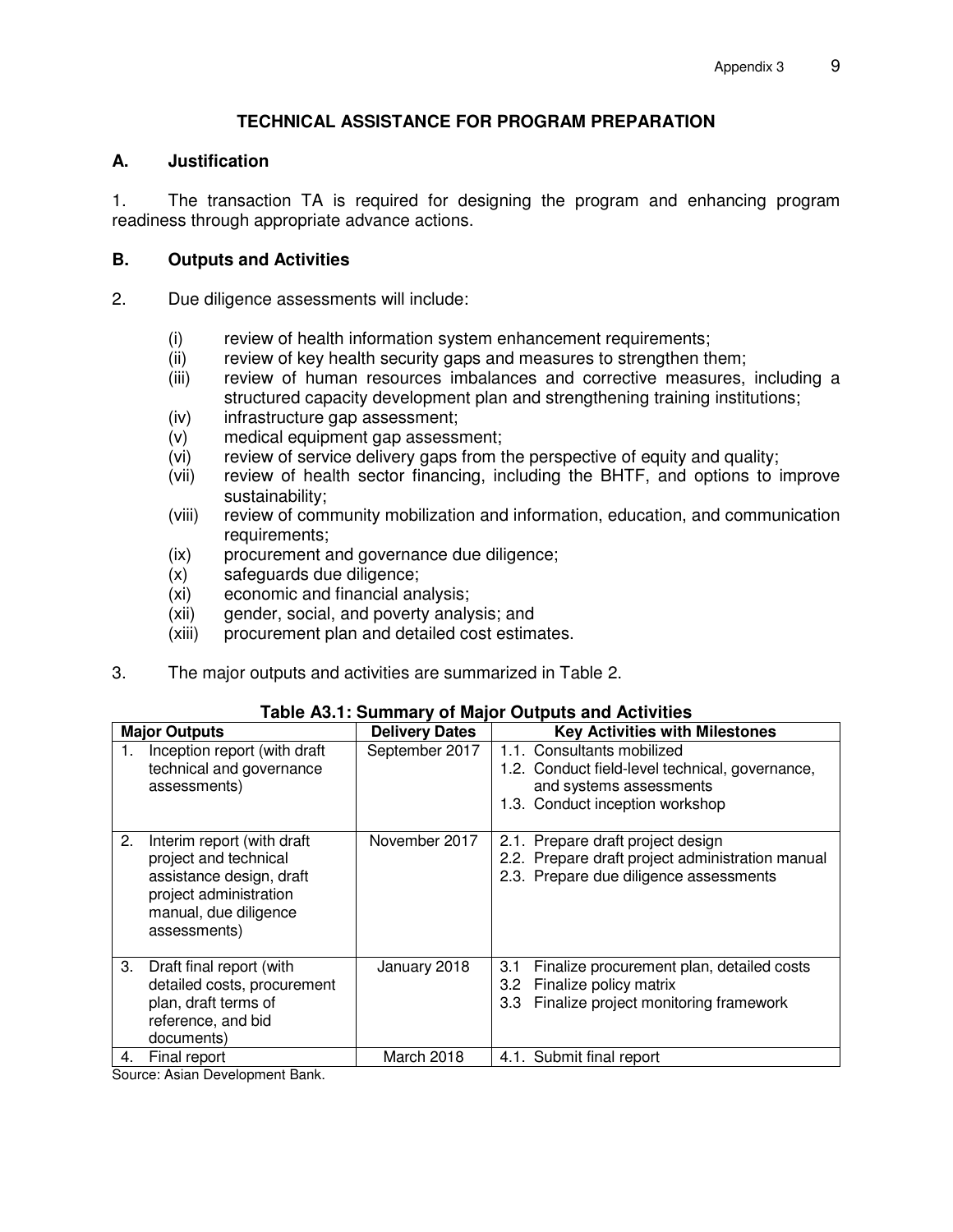# **C. Cost and Financing**

4. The TA is estimated to cost \$600,000, of which \$500,000 will be financed on a grant basis by ADB's Technical Assistance Special Fund (TASF 6). The key expenditure items are listed in Table A3.2. The government will provide counterpart support in the form of counterpart staff and office space, and other in-kind contributions.

|      | (\$'000)                                                    |               |
|------|-------------------------------------------------------------|---------------|
| ltem |                                                             | <b>Amount</b> |
|      | Asian Development Banka                                     |               |
|      | Consultants                                                 |               |
|      | Remuneration and per diem<br>a.                             |               |
|      | International consultants (19 person-months)                | 245.0         |
|      | ii.<br>National consultants (18 person-months)              | 172.0         |
|      | International and local travel<br>b.                        | 40.0          |
|      | Reports and communications<br>C.                            | 2.0           |
| 2.   | Equipment <sup>b</sup>                                      | 2.0           |
| 3.   | Workshops, training, seminars, and conferences <sup>c</sup> | 1.0           |
|      | Facilitators<br>a.                                          |               |
|      | b.<br>Training program                                      |               |
| 4.   | Vehicle <sup>d</sup>                                        | 1.0           |
| 5.   | Surveys                                                     | 2.0           |
| 6.   | Miscellaneous administration and support costs              | 5.0           |
| 7.   | Contingencies                                               | 30.0          |
|      | <b>Total</b>                                                | 500.0         |

**Table A3.2: Cost Estimates and Financing Plan** 

Note: The technical assistance (TA) is estimated to cost \$600,000, of which contributions from the Asian Development Bank are presented in the table above. The government will provide counterpart support in the form of counterpart staff and office space, and other in-kind contributions. The value of government contribution is estimated to account for 17% of the total TA cost.

<sup>a</sup> Financed by the Asian Development Bank's Technical Assistance Special Fund (TASF 6).

<sup>b</sup> Equipment (assets will be transferred to the government upon TA completion).

| Quantitv | Cost    |  |
|----------|---------|--|
|          | \$1,000 |  |
|          | \$500   |  |
|          | \$500   |  |
|          |         |  |

Purpose: Stakeholder consultations, meetings, workshops Venue: Government office or hotel

<sup>d</sup> Vehicle: Consultations, meetings with stakeholders will be conducted. Therefore, lease of two vehicles for a period of 8 months is required.

Source: Asian Development Bank estimates.

### **D. Implementation Arrangements**

5. ADB will administer the TA, including selection, supervision, and evaluation of consultants. The MOH will guide and coordinate the TA implementation. A coordination unit will be established in the Policy and Planning Division of the MOH, which will be responsible for coordinating the TA, including liaising with policy makers and stakeholders, collecting and analyzing data, supporting consultants, providing logistical support, and organizing workshops. All TA-financed goods will be procured in line with ADB's Procurement Guidelines (2015, as amended from time to time). All disbursements under the TA will be done in accordance with ADB's Technical Assistance Disbursement Handbook (2010, as amended from time to time). The TA will be implemented over a period of 8 months with expected commencement in August 2017 and completion in March 2018.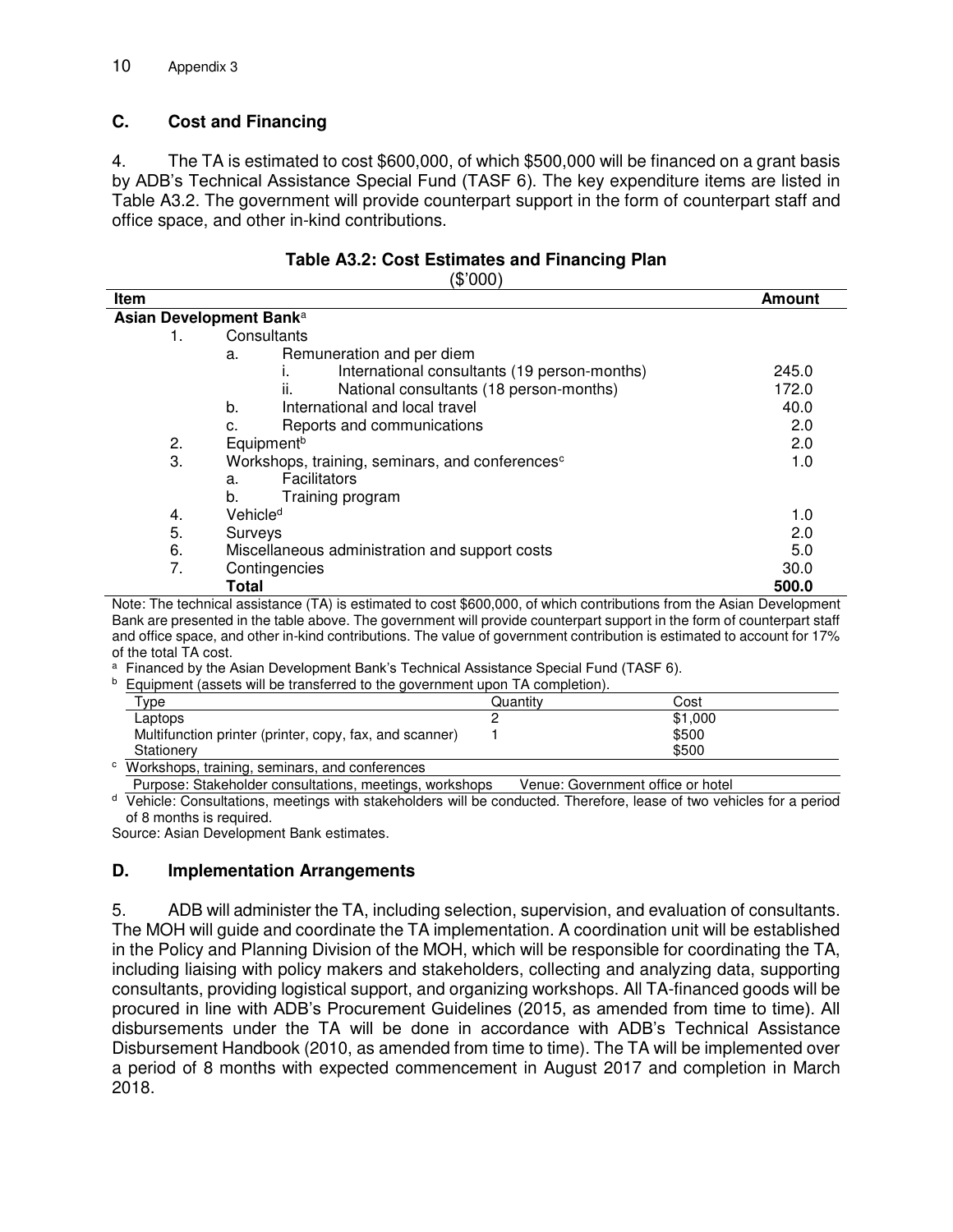| <b>Aspects</b>                   | <b>Arrangements</b>                                                       |                  |           |  |
|----------------------------------|---------------------------------------------------------------------------|------------------|-----------|--|
| Indicative implementation period | August 2017-March 2018                                                    |                  |           |  |
| Executing agency                 | Asian Development Bank (ADB)                                              |                  |           |  |
| Consultants                      | To be selected and engaged by ADB                                         |                  |           |  |
|                                  | Quality- and cost-based                                                   | 34 person-months | \$440,000 |  |
|                                  | selection (firm)                                                          |                  |           |  |
|                                  | Individual                                                                | 3 person-months  | \$60,000  |  |
| <b>Disbursement</b>              | The technical assistance (TA) resources will be disbursed following ADB's |                  |           |  |
|                                  | Technical Assistance Disbursement Handbook (2010, as amended from         |                  |           |  |
|                                  | time to time).                                                            |                  |           |  |
| Asset turnover or disposal       | Assets will be transferred to the government upon TA completion.          |                  |           |  |
| arrangement upon TA completion   |                                                                           |                  |           |  |
|                                  |                                                                           |                  |           |  |

#### **Table A3.3: Implementation Arrangements**

Source: Asian Development Bank.

6. **Consulting services.** A total of 37 person-months (19 international and 18 national) of consulting inputs will be provided under the TA. ADB will engage a firm (total of 34 person-months) and one individual consultant (3 person-months). The selection and engagement of consulting inputs will be carried out in accordance with ADB's Guidelines on the Use of Consultants (2013, as amended from time to time). The consulting firm will be selected on the basis of simplified technical proposal in accordance with quality- and cost-based selection procedures. A quality– cost ratio of 90:10 will be followed.

| Table A3.4. Summary of Consulting Services Requirement |                                                    |                               |  |  |
|--------------------------------------------------------|----------------------------------------------------|-------------------------------|--|--|
| <b>Positions</b>                                       |                                                    | <b>Person-Months Required</b> |  |  |
|                                                        | A. Firm                                            |                               |  |  |
|                                                        | International                                      |                               |  |  |
|                                                        | Public health/ health systems expert (Team leader) | 5                             |  |  |
| Public health/ health security expert                  |                                                    | 3                             |  |  |
| Human resources and capacity development expert        |                                                    | 2                             |  |  |
| Financial management expert                            |                                                    | 2                             |  |  |
|                                                        | Procurement expert                                 | $\overline{c}$                |  |  |
|                                                        | Health information technology expert               | $\overline{2}$                |  |  |
|                                                        | National                                           |                               |  |  |
|                                                        | Health economist/ financing expert                 | 3                             |  |  |
|                                                        | Health information technology expert               | 3                             |  |  |
|                                                        | Social and behavior change communication expert    |                               |  |  |
|                                                        | Monitoring and evaluation expert                   |                               |  |  |
|                                                        | Infrastructure expert (civil engineer)             | 3                             |  |  |
|                                                        | Medical equipment expert                           |                               |  |  |
|                                                        | Social development expert (gender and poverty)     | 2                             |  |  |
|                                                        | Social development expert (social safeguards)      | 2                             |  |  |
|                                                        | Environment expert (safeguards)                    | 2                             |  |  |
| В.                                                     | Individual consultant (international)              |                               |  |  |
|                                                        | Health financing expert                            | 3                             |  |  |

**Table A3.4: Summary of Consulting Services Requirement** 

Source: Asian Development Bank.

7. The outline terms of reference for the project preparatory TA consultants are described in paras. 8 to 23.

### **a. Consulting Firm**

8. **Public health/health systems expert (Team leader) (international; 5 person-months).**  The team leader will be responsible for guiding the collective work of the consulting team and for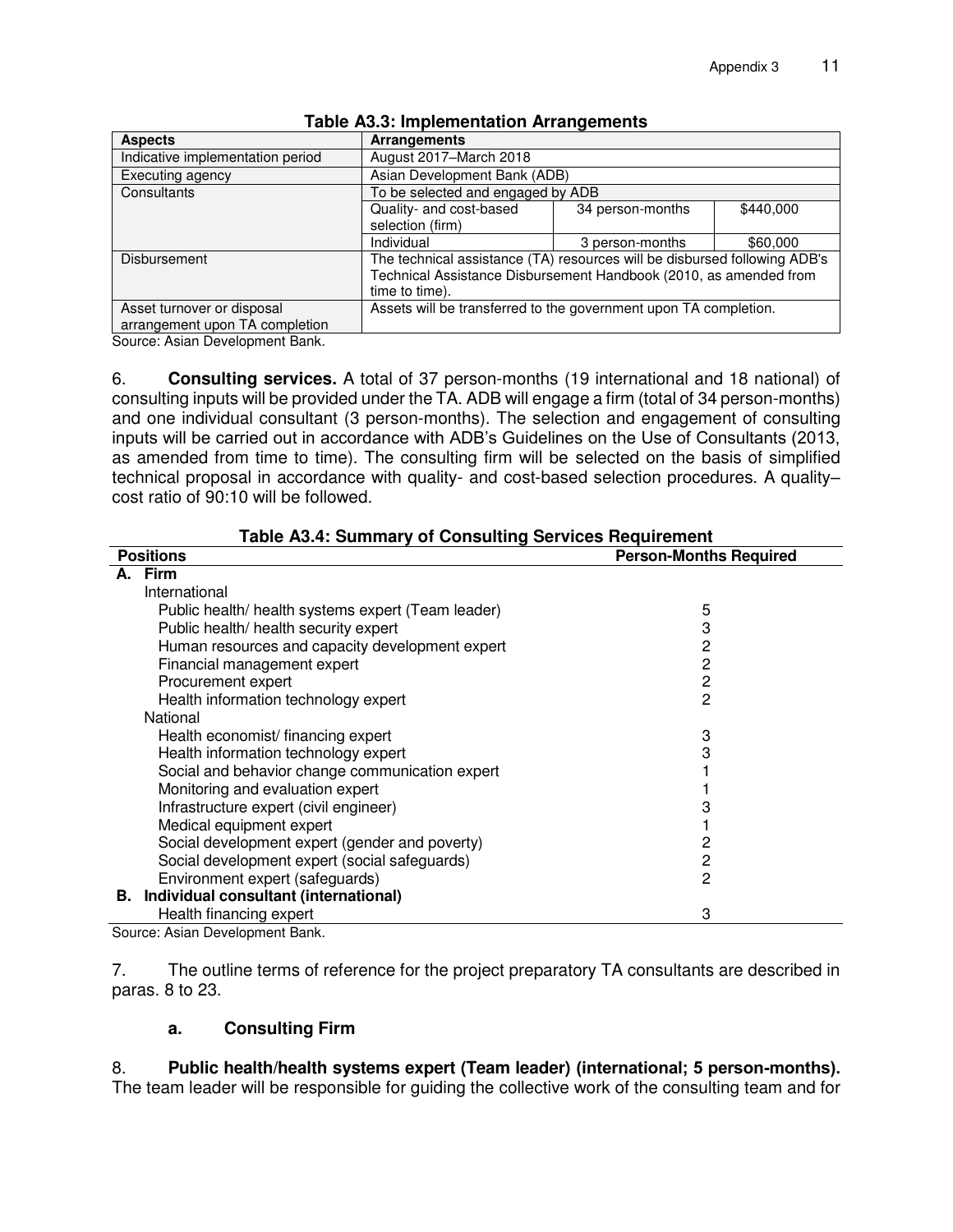timely preparation and quality control of all reports, undertake key technical and due diligence assessments, and prepare detailed project design and components.

9. **Public health/health security expert (international, 3 person-months).** S/he will lead the review and assessment of health security and international health regulations gaps, assess the performance of and gaps in government diseases surveillance systems and control programs, and lead in the detailed design of the health security investment project component.

10. **Human resources and capacity development specialist (international, 2 personmonths).** The consultant will review human resources imbalances and requirements, assess key training and capacity needs of relevant stakeholders and health workers, and formulate the overall human resources/ capacity development strategy and framework under the project.

11. **Financial management expert (international, 2 person-months).** The expert will conduct financial due diligence in accordance with ADB's requirements and guidelines.

12. **Procurement expert (international, 2 person-months).** The expert will (i) prepare procurement plan, (ii) finalize the bidding documents of all goods and services, and (iii) conduct procurement capacity assessment of executing and all implementing agencies.

13. **Health information technology expert (international, 2 person-months).** The expert will be responsible for outputs produced pertaining to health information systems (disease surveillance, health and hospital management systems) in the project design.

14. **Health economist/ financing expert (national, 3 person-months).** The expert will assist the international health financing expert (individual consultant), and conduct economic and financial analysis of the project component.

15. **Health information technology expert (national, 3 person-months).** The expert will assist the international health IT expert and be jointly responsible for outputs produced pertaining to health information systems (disease surveillance, health and hospital management systems) in the project design.

16. **Social and behavior change communication expert (national, 1 person-month).** S/he will (i) draft the overall behavior change communication (BCC) strategy and implementation plan, and (ii) develop terms of reference for the BCC and/or community mobilization consulting firm.

17. **Monitoring and evaluation expert (national, 1 person-month**). The consultant will closely work with the team leader to design the project results framework and performance monitoring mechanisms.

18. **Infrastructure expert (civil engineer) (national, 3 person-months).** The tasks include (i) assess and validate proposed upgrading and prepare basic sketches; (ii) prepare detailed cost estimates based on cost norms; and (iii) prepare construction design and implementation arrangements, including terms of reference and procurement method.

19. **Medical equipment expert (national, 1 person-month).** The expert will identify the list of equipment, with detailed specifications, that will need to be procured.

20. **Social development expert (gender and poverty) (national, 2 person-months).** The **expert** will (i) prepare a summary poverty reduction and social strategy following ADB's Handbook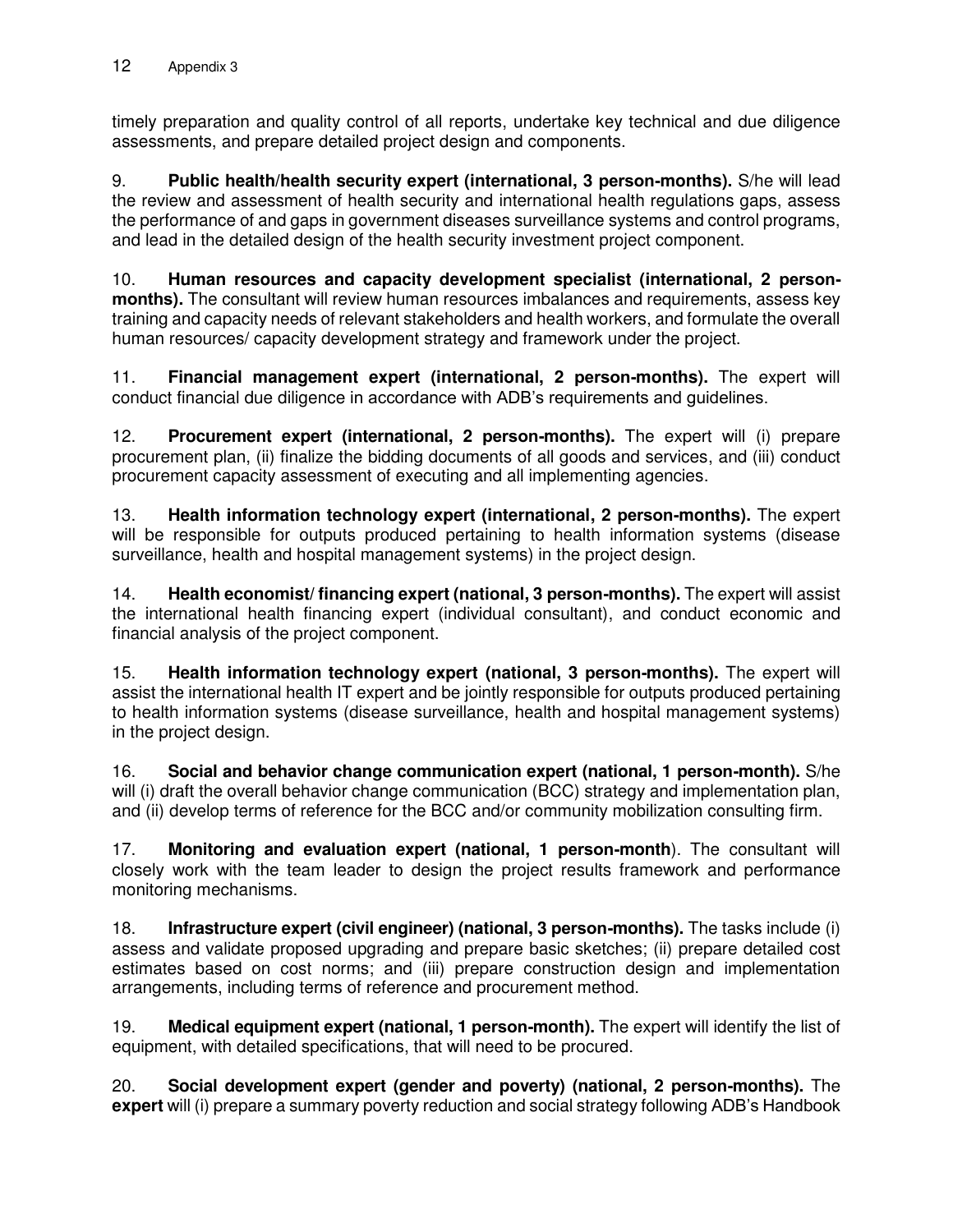on Poverty and Social Analysis (2012); and (ii) conduct gender analysis, confirm the gender classification for the project, and develop project-specific gender action plan.

21. **Social development expert (social safeguards) (national, 2 person-months).** The expert will, following applicable ADB's policies and guidelines, conduct due diligence and social impact assessments, and prepare relevant safeguard plans and documents along with details on implementation arrangements. For the policy-based component, the expert will evaluate the potential direct or indirect impacts of the project. If potential impacts are identified, a matrix of potential impacts of each policy action and appropriate mitigation measures will be prepared.

22. **Environment expert (safeguards) (national, 2 person-month).** The expert will prepare environment assessment and review framework, and initial environmental examination for the investment project, following applicable ADB's policies and guidelines. For the policy-based component, the expert will evaluate the potential direct or indirect environmental impacts of the project. If potential impacts are identified, a matrix of potential impacts of each policy action and appropriate mitigation measures will be prepared.

# **b. Individual Consultant**

23. **Health financing expert (international, 3 person-months).** The expert will: (i) advise and assist the team leader with the sector development program design; (ii) identify policies for program support, MOH and BHTF capacity building; and (iii) review policy adjustment costs, prepare the policy matrix including monitoring framework.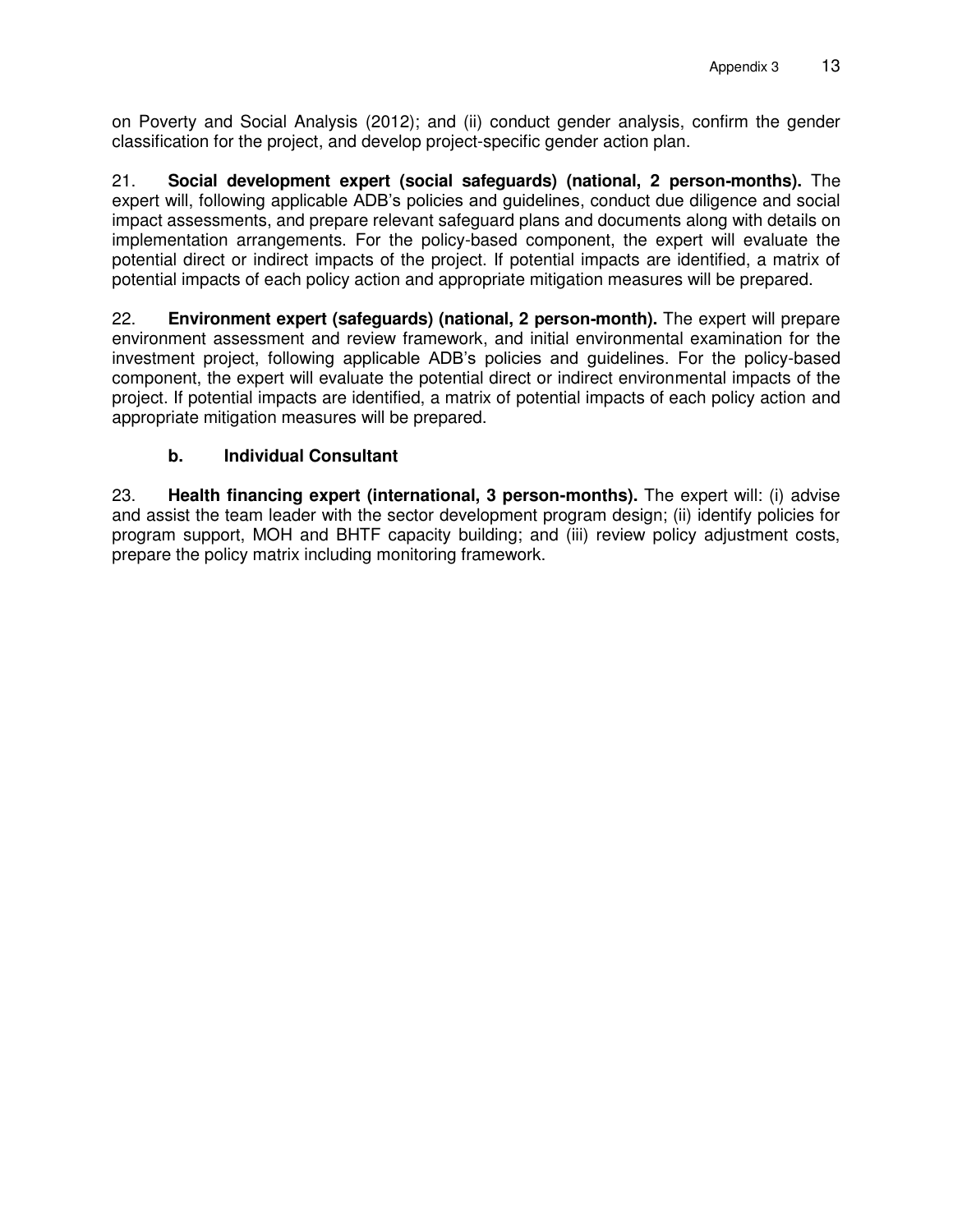**INITIAL POVERTY AND SOCIAL ANALYSIS**

| Country:                                                                                                                                                                                                                                                                                                                                                                                                                                                                                                                                                                                                                                                                                                                                                                                                                                                                                                                                                                                                                                                                                                                                                                                                                                                                                                                                                                                                                                                                                                                                                                                                                                                                                                                                                                           | Bhutan                                                                                                                                                                                          | Project Title:           | Health Sector Development Program                                                                                                                                                                                                                                                                                                                                                                                                                                                                                                                                                                                                                                                                                                                                                                                                                                                                                                                                                                                                                                                                                                                                                                                                                                                                                                                                                                                                                                                                                                                                                                                                                                                                                                                                                                                                                                                                                                                                                                                                                                                                                                                                                                                                                                                                                                                                                                                                                                                                                                                                                                                                                                                                                                                                                                                                                                                                                                                                                                                        |  |  |
|------------------------------------------------------------------------------------------------------------------------------------------------------------------------------------------------------------------------------------------------------------------------------------------------------------------------------------------------------------------------------------------------------------------------------------------------------------------------------------------------------------------------------------------------------------------------------------------------------------------------------------------------------------------------------------------------------------------------------------------------------------------------------------------------------------------------------------------------------------------------------------------------------------------------------------------------------------------------------------------------------------------------------------------------------------------------------------------------------------------------------------------------------------------------------------------------------------------------------------------------------------------------------------------------------------------------------------------------------------------------------------------------------------------------------------------------------------------------------------------------------------------------------------------------------------------------------------------------------------------------------------------------------------------------------------------------------------------------------------------------------------------------------------|-------------------------------------------------------------------------------------------------------------------------------------------------------------------------------------------------|--------------------------|--------------------------------------------------------------------------------------------------------------------------------------------------------------------------------------------------------------------------------------------------------------------------------------------------------------------------------------------------------------------------------------------------------------------------------------------------------------------------------------------------------------------------------------------------------------------------------------------------------------------------------------------------------------------------------------------------------------------------------------------------------------------------------------------------------------------------------------------------------------------------------------------------------------------------------------------------------------------------------------------------------------------------------------------------------------------------------------------------------------------------------------------------------------------------------------------------------------------------------------------------------------------------------------------------------------------------------------------------------------------------------------------------------------------------------------------------------------------------------------------------------------------------------------------------------------------------------------------------------------------------------------------------------------------------------------------------------------------------------------------------------------------------------------------------------------------------------------------------------------------------------------------------------------------------------------------------------------------------------------------------------------------------------------------------------------------------------------------------------------------------------------------------------------------------------------------------------------------------------------------------------------------------------------------------------------------------------------------------------------------------------------------------------------------------------------------------------------------------------------------------------------------------------------------------------------------------------------------------------------------------------------------------------------------------------------------------------------------------------------------------------------------------------------------------------------------------------------------------------------------------------------------------------------------------------------------------------------------------------------------------------------------------|--|--|
| Lending/Financing<br>Modality:                                                                                                                                                                                                                                                                                                                                                                                                                                                                                                                                                                                                                                                                                                                                                                                                                                                                                                                                                                                                                                                                                                                                                                                                                                                                                                                                                                                                                                                                                                                                                                                                                                                                                                                                                     | SDP Program Grant                                                                                                                                                                               | Department/<br>Division: | South Asia Department<br>Human and Social Development Division                                                                                                                                                                                                                                                                                                                                                                                                                                                                                                                                                                                                                                                                                                                                                                                                                                                                                                                                                                                                                                                                                                                                                                                                                                                                                                                                                                                                                                                                                                                                                                                                                                                                                                                                                                                                                                                                                                                                                                                                                                                                                                                                                                                                                                                                                                                                                                                                                                                                                                                                                                                                                                                                                                                                                                                                                                                                                                                                                           |  |  |
|                                                                                                                                                                                                                                                                                                                                                                                                                                                                                                                                                                                                                                                                                                                                                                                                                                                                                                                                                                                                                                                                                                                                                                                                                                                                                                                                                                                                                                                                                                                                                                                                                                                                                                                                                                                    | ı.                                                                                                                                                                                              |                          | POVERTY IMPACT AND SOCIAL DIMENSIONS                                                                                                                                                                                                                                                                                                                                                                                                                                                                                                                                                                                                                                                                                                                                                                                                                                                                                                                                                                                                                                                                                                                                                                                                                                                                                                                                                                                                                                                                                                                                                                                                                                                                                                                                                                                                                                                                                                                                                                                                                                                                                                                                                                                                                                                                                                                                                                                                                                                                                                                                                                                                                                                                                                                                                                                                                                                                                                                                                                                     |  |  |
| А.                                                                                                                                                                                                                                                                                                                                                                                                                                                                                                                                                                                                                                                                                                                                                                                                                                                                                                                                                                                                                                                                                                                                                                                                                                                                                                                                                                                                                                                                                                                                                                                                                                                                                                                                                                                 | Links to the National Poverty Reduction Strategy and Country Partnership Strategy                                                                                                               |                          |                                                                                                                                                                                                                                                                                                                                                                                                                                                                                                                                                                                                                                                                                                                                                                                                                                                                                                                                                                                                                                                                                                                                                                                                                                                                                                                                                                                                                                                                                                                                                                                                                                                                                                                                                                                                                                                                                                                                                                                                                                                                                                                                                                                                                                                                                                                                                                                                                                                                                                                                                                                                                                                                                                                                                                                                                                                                                                                                                                                                                          |  |  |
| The proposal is in line with the objectives of the current government's Eleventh Five-Year Plan (2013–2018), which<br>highlights "sustainable and equitable socioeconomic development"-"reducing inequality and improving lives of the<br>most vulnerable sections in society"— among the key result areas. The plan raised the need for addressing regional<br>disparities in income and multidimensional aspects, including health, of poverty, which is supported by this proposed<br>assistance to improve health systems and services for underserved peripheral areas and populations (under output<br>2). It also supports the plan's health sector priorities to develop sustainable health care financing (under output 3),<br>and improve the quality of health services through the provision of adequate human resources, infrastructure, and<br>medical supplies (under output 2). The proposal further reinforces the National Health Policy vision of Bhutan's<br>health system, which is grounded on a "comprehensive approach to primary health care and provision of universal<br>access with emphasis on disease prevention, health promotion, and community participation." The proposal's<br>outcome statement is also aligned with the National Health Policy's objective of a health system capable of providing<br>quality and equitable health services that efficiently meets the needs of all Bhutanese citizens. The program is<br>included in the country operations business plan for Bhutan, 2016–2018 of the Asian Development Bank (ADB) <sup>a</sup><br>and reinforces ADB's increasing investments in health systems and health security, acknowledged as critical for<br>inclusive growth in the Midterm Review of Strategy 2020. <sup>b</sup> |                                                                                                                                                                                                 |                          |                                                                                                                                                                                                                                                                                                                                                                                                                                                                                                                                                                                                                                                                                                                                                                                                                                                                                                                                                                                                                                                                                                                                                                                                                                                                                                                                                                                                                                                                                                                                                                                                                                                                                                                                                                                                                                                                                                                                                                                                                                                                                                                                                                                                                                                                                                                                                                                                                                                                                                                                                                                                                                                                                                                                                                                                                                                                                                                                                                                                                          |  |  |
| <b>Poverty Targeting</b><br>В.                                                                                                                                                                                                                                                                                                                                                                                                                                                                                                                                                                                                                                                                                                                                                                                                                                                                                                                                                                                                                                                                                                                                                                                                                                                                                                                                                                                                                                                                                                                                                                                                                                                                                                                                                     |                                                                                                                                                                                                 |                          | $\Box$ General Intervention $\Box$ Individual or Household (TI-H) $\Box$ Geographic (TI-G) $\boxtimes$ Non-Income MDGs (TI-M1,                                                                                                                                                                                                                                                                                                                                                                                                                                                                                                                                                                                                                                                                                                                                                                                                                                                                                                                                                                                                                                                                                                                                                                                                                                                                                                                                                                                                                                                                                                                                                                                                                                                                                                                                                                                                                                                                                                                                                                                                                                                                                                                                                                                                                                                                                                                                                                                                                                                                                                                                                                                                                                                                                                                                                                                                                                                                                           |  |  |
| $M2$ , etc.)                                                                                                                                                                                                                                                                                                                                                                                                                                                                                                                                                                                                                                                                                                                                                                                                                                                                                                                                                                                                                                                                                                                                                                                                                                                                                                                                                                                                                                                                                                                                                                                                                                                                                                                                                                       |                                                                                                                                                                                                 |                          |                                                                                                                                                                                                                                                                                                                                                                                                                                                                                                                                                                                                                                                                                                                                                                                                                                                                                                                                                                                                                                                                                                                                                                                                                                                                                                                                                                                                                                                                                                                                                                                                                                                                                                                                                                                                                                                                                                                                                                                                                                                                                                                                                                                                                                                                                                                                                                                                                                                                                                                                                                                                                                                                                                                                                                                                                                                                                                                                                                                                                          |  |  |
| C. Poverty and Social Analysis                                                                                                                                                                                                                                                                                                                                                                                                                                                                                                                                                                                                                                                                                                                                                                                                                                                                                                                                                                                                                                                                                                                                                                                                                                                                                                                                                                                                                                                                                                                                                                                                                                                                                                                                                     | and informal settlers. (Thimphu's official population is 7,000, but unofficially 180,000.)<br>advancing Bhutan's national health security and compliance with international health regulations. |                          | 1. Key issues and potential beneficiaries. Bhutan has made significant investments in developing its health<br>system from a low base and achieved remarkable progress in key health outcomes over the past several decades.<br>Despite these impressive gains in key health outcomes, and a high government priority given to health, challenges<br>remain in Bhutan's health sector performance, including rural-urban disparities in health status (e.g., under-5<br>mortality rate per 1,000 live births is 81 in rural areas and 41 in urban areas; deliveries by skilled birth attendance<br>is 90% in urban areas and 54% in rural areas), and wide district-level variations in health outcomes and service<br>coverage. The sector also needs to evolve to effectively deal with growing health security threats and<br>epidemiological and demographic transitions, including increasing burden of noncommunicable diseases, and rapid<br>urbanization with increasing rural-urban migration. Long-term sustainability of health care financing needs critical<br>attention, given rising population expectations and planned introduction of new technologies and services. The need<br>for solutions to address the critical shortage of human resources is a further underlying challenge for sustainably<br>improving the quality of care in Bhutan's health sector. Investments towards overall health system strengthening<br>and health security measures will directly or indirectly benefit the entire Bhutanese population (officially about<br>760,000), especially the underserved in targeted periphery areas. The health security investments would contribute<br>to shared regional health security, with direct benefits possibly also spilling over to populations in neighboring Indian<br>states (northeastern states and West Bengal). Improved health security measures and district health system<br>strengthening investments will especially benefit the populations living in or near districts hosting major points of<br>entry with India (Phuentsholing, Gelephu, Samtse, and Samdrup Jongkar) and in Paro, which hosts the international<br>airport. The establishment of urban satellite clinics in the periphery of Thimphu will directly benefit urban migrants<br>2. Impact channels and expected systemic changes. The proposed assistance will support the strengthening of<br>Bhutan's health system and national health security through (i) improving the overall disease surveillance and<br>response capacity; (ii) expanding access and quality of health services in peripheral areas, focused on improving<br>district health systems and referral linkages; and (iii) enhancing fiscal resources and financial sustainability. These<br>investments will ensure that the health gains of Bhutan will be sustained and further improved upon, while also<br>3. Focus of (and resources allocated in) the project preparatory technical assistance or due diligence. |  |  |
|                                                                                                                                                                                                                                                                                                                                                                                                                                                                                                                                                                                                                                                                                                                                                                                                                                                                                                                                                                                                                                                                                                                                                                                                                                                                                                                                                                                                                                                                                                                                                                                                                                                                                                                                                                                    |                                                                                                                                                                                                 |                          | Project preparatory technical assistance (TA) of \$500,000 is proposed for due diligence, which will include (i) review<br>of health information system enhancement requirements at facility levels: (ii) review of key health security gans and                                                                                                                                                                                                                                                                                                                                                                                                                                                                                                                                                                                                                                                                                                                                                                                                                                                                                                                                                                                                                                                                                                                                                                                                                                                                                                                                                                                                                                                                                                                                                                                                                                                                                                                                                                                                                                                                                                                                                                                                                                                                                                                                                                                                                                                                                                                                                                                                                                                                                                                                                                                                                                                                                                                                                                         |  |  |

of health information system enhancement requirements at facility levels; (ii) review of key health security gaps and measures to strengthen them; (iii) review of human resources imbalances and corrective measures; (iv) review of service delivery gaps from the perspective of equity and quality; (viii) review of health sector financing, including the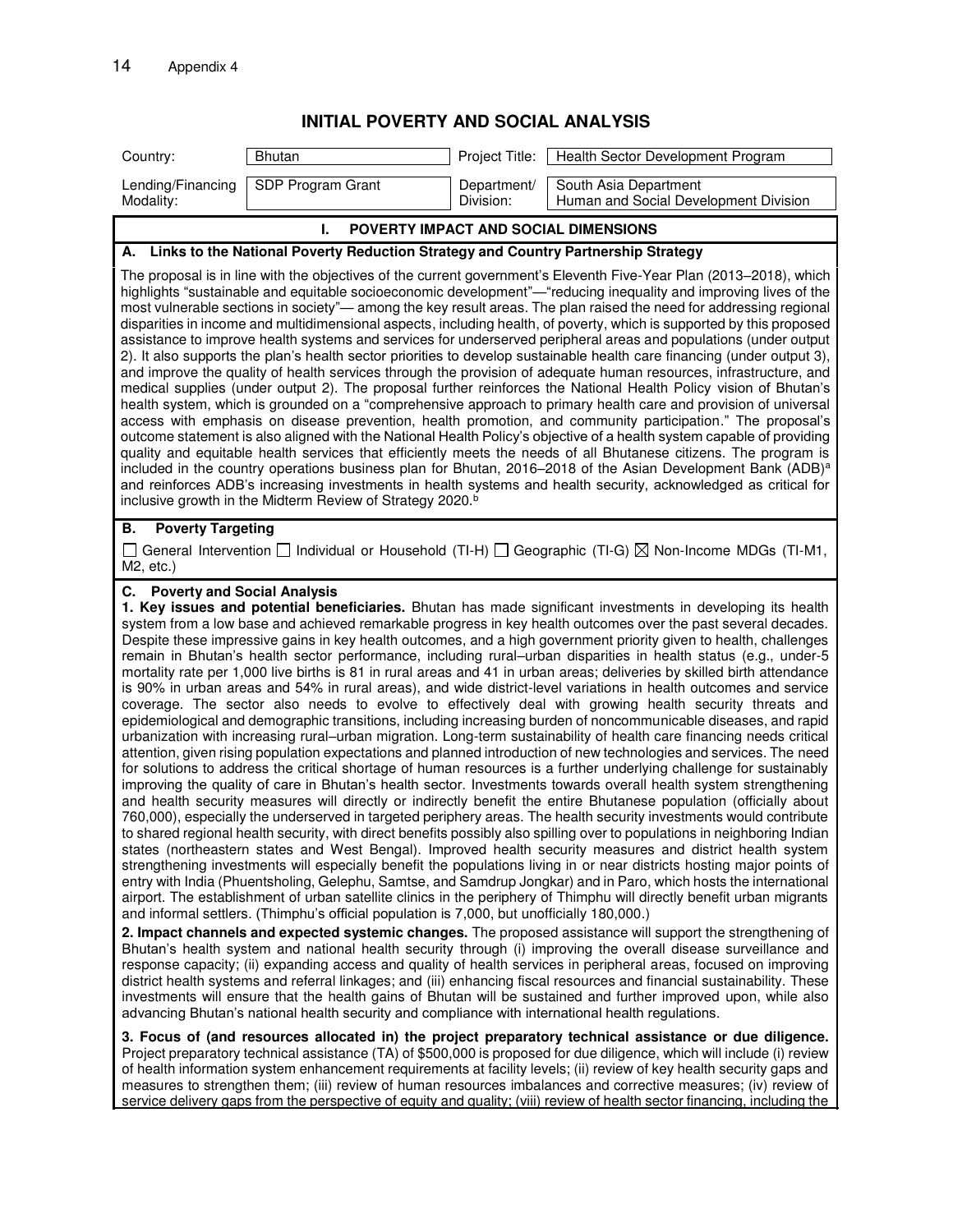| Bhutan Health Trust Fund, and options to improve sustainability; (ix) review of community mobilization and<br>information, education, and communication requirements.                                                                                                                                                                                                                                                                                                                                                                                                                                                                                                                                                                                                                                                                                                                                                                                                                                                                                                                                                                                                            |  |  |  |  |
|----------------------------------------------------------------------------------------------------------------------------------------------------------------------------------------------------------------------------------------------------------------------------------------------------------------------------------------------------------------------------------------------------------------------------------------------------------------------------------------------------------------------------------------------------------------------------------------------------------------------------------------------------------------------------------------------------------------------------------------------------------------------------------------------------------------------------------------------------------------------------------------------------------------------------------------------------------------------------------------------------------------------------------------------------------------------------------------------------------------------------------------------------------------------------------|--|--|--|--|
| <b>GENDER AND DEVELOPMENT</b><br>Н.                                                                                                                                                                                                                                                                                                                                                                                                                                                                                                                                                                                                                                                                                                                                                                                                                                                                                                                                                                                                                                                                                                                                              |  |  |  |  |
| 1. What are the key gender issues in the sector/subsector that are likely to be relevant to this project or program?<br>The maternal mortality ratio per 100,000 live births improved from 777 in 1984 to 86 in 2012 and skilled birth<br>attendance rose from a mere 11% in 1994 to 75% in 2012. Despite impressive gains, rural-urban disparities in<br>health status and access to child and reproductive health services remain. There are wide district-level variations<br>in health outcomes and service coverage. There is also a need to monitor morbidity trends and effects of different<br>health conditions and diseases by sex and by age group. For example, in 2014, more males than females under<br>the ages of 1–4 years and over 65 years fell ill. However, in the reproductive age group (15–49 years), more women<br>than men experienced illness episodes, resulting in higher overall percent (52.8%) of women falling ill than men. <sup>c</sup><br>There are also imbalances in the health workforce, in particular a shortage of women health workers. Safety and<br>security of women health workers may also be issues in border areas with Assam. |  |  |  |  |
| 2. Does the proposed project or program have the potential to make a contribution to the promotion of gender<br>equity and/or empowerment of women by providing women's access to and use of opportunities, services,<br>resources, assets, and participation in decision making?<br>$\boxtimes$ Yes<br>$\Box$ No                                                                                                                                                                                                                                                                                                                                                                                                                                                                                                                                                                                                                                                                                                                                                                                                                                                                |  |  |  |  |
| 3. Could the proposed project have an adverse impact on women and/or girls or widen gender inequality?<br>$\boxtimes$ No<br>$\Box$ Yes                                                                                                                                                                                                                                                                                                                                                                                                                                                                                                                                                                                                                                                                                                                                                                                                                                                                                                                                                                                                                                           |  |  |  |  |
| 4. Indicate the intended gender mainstreaming category:<br>$\Box$ GEN (gender equity)<br>$\boxtimes$ EGM (effective gender mainstreaming)<br>$\Box$ SGE (some gender elements) $\Box$ NGE (no gender elements)                                                                                                                                                                                                                                                                                                                                                                                                                                                                                                                                                                                                                                                                                                                                                                                                                                                                                                                                                                   |  |  |  |  |
| <b>PARTICIPATION AND EMPOWERMENT</b><br>III.                                                                                                                                                                                                                                                                                                                                                                                                                                                                                                                                                                                                                                                                                                                                                                                                                                                                                                                                                                                                                                                                                                                                     |  |  |  |  |
| 1. Who are the main stakeholders of the project, including beneficiaries and negatively affected people? Identify<br>how they will participate in the project design.                                                                                                                                                                                                                                                                                                                                                                                                                                                                                                                                                                                                                                                                                                                                                                                                                                                                                                                                                                                                            |  |  |  |  |
| Primary stakeholders are the Ministry of Health, the Ministry of Finance, district health offices, civil society<br>organizations, health workers, and project beneficiaries. During project preparatory TA, stakeholder consultations<br>will be held and their views and recommendations will be incorporated when and where possible. The team will<br>organize consultations and workshops with communities, nongovernment organizations, and other stakeholders<br>when and as needed.                                                                                                                                                                                                                                                                                                                                                                                                                                                                                                                                                                                                                                                                                      |  |  |  |  |
| 2. How can the project contribute (in a systemic way) to engaging and empowering stakeholders and beneficiaries,<br>particularly, the poor, vulnerable, and excluded groups? What issues in the project design require participation of<br>the poor and excluded?                                                                                                                                                                                                                                                                                                                                                                                                                                                                                                                                                                                                                                                                                                                                                                                                                                                                                                                |  |  |  |  |
| Access to health services that meet the local communities' needs, and disease burdens need to be ensured.<br>Community engagement needs to be ensured for mass education on preventive health and in dealing with public<br>health threats. Health workers need to be given incentives to serve in remote underserved areas, and trained and<br>sensitized on the needs and perspectives of poor and vulnerable groups, and in conducting health education and<br>behavior change to empower and raise health awareness. During project preparation and implementation,<br>participatory processes and community consultations will be incorporated. Consultation and participation will also<br>be managed through behavior change, communication, and marketing activities involving nongovernment<br>organizations, community-based organizations, and other stakeholders.                                                                                                                                                                                                                                                                                                    |  |  |  |  |
| 3. What are the key, active, and relevant civil society organizations in the project area? What is the level of civil<br>society organization participation in the project design? $\Box$ Information generation and sharing<br>$\boxtimes$ Partnership (H)<br>Consultation<br>$\Box$ Collaboration                                                                                                                                                                                                                                                                                                                                                                                                                                                                                                                                                                                                                                                                                                                                                                                                                                                                              |  |  |  |  |
| The project will partner with a civil society organization for community mobilization and information, education,<br>communication, including training of frontline health workers in community interface.                                                                                                                                                                                                                                                                                                                                                                                                                                                                                                                                                                                                                                                                                                                                                                                                                                                                                                                                                                       |  |  |  |  |
| 4. Are there issues during project design for which participation of the poor and excluded is important? What are<br>they and how shall they be addressed? $\boxtimes$ Yes<br>l I No                                                                                                                                                                                                                                                                                                                                                                                                                                                                                                                                                                                                                                                                                                                                                                                                                                                                                                                                                                                             |  |  |  |  |
| Project preparatory TA due diligence will be conducted and pro-poor and demand-side approaches will be<br>examined.                                                                                                                                                                                                                                                                                                                                                                                                                                                                                                                                                                                                                                                                                                                                                                                                                                                                                                                                                                                                                                                              |  |  |  |  |
| IV. SOCIAL SAFEGUARDS                                                                                                                                                                                                                                                                                                                                                                                                                                                                                                                                                                                                                                                                                                                                                                                                                                                                                                                                                                                                                                                                                                                                                            |  |  |  |  |
| A. Involuntary Resettlement Category<br>A<br>$\boxtimes$ B<br>C<br>-FI                                                                                                                                                                                                                                                                                                                                                                                                                                                                                                                                                                                                                                                                                                                                                                                                                                                                                                                                                                                                                                                                                                           |  |  |  |  |
| 1. Does the project have the potential to involve involuntary land acquisition resulting in physical and economic<br>displacement? $\boxtimes$ Yes<br>$\Box$ No                                                                                                                                                                                                                                                                                                                                                                                                                                                                                                                                                                                                                                                                                                                                                                                                                                                                                                                                                                                                                  |  |  |  |  |
| New construction will be limited to establishing small urban satellite clinics (four in Thimphu, one in Phuentsholing)<br>on existing government land. There will be no land acquisition, and no involuntary resettlement impact is expected.                                                                                                                                                                                                                                                                                                                                                                                                                                                                                                                                                                                                                                                                                                                                                                                                                                                                                                                                    |  |  |  |  |